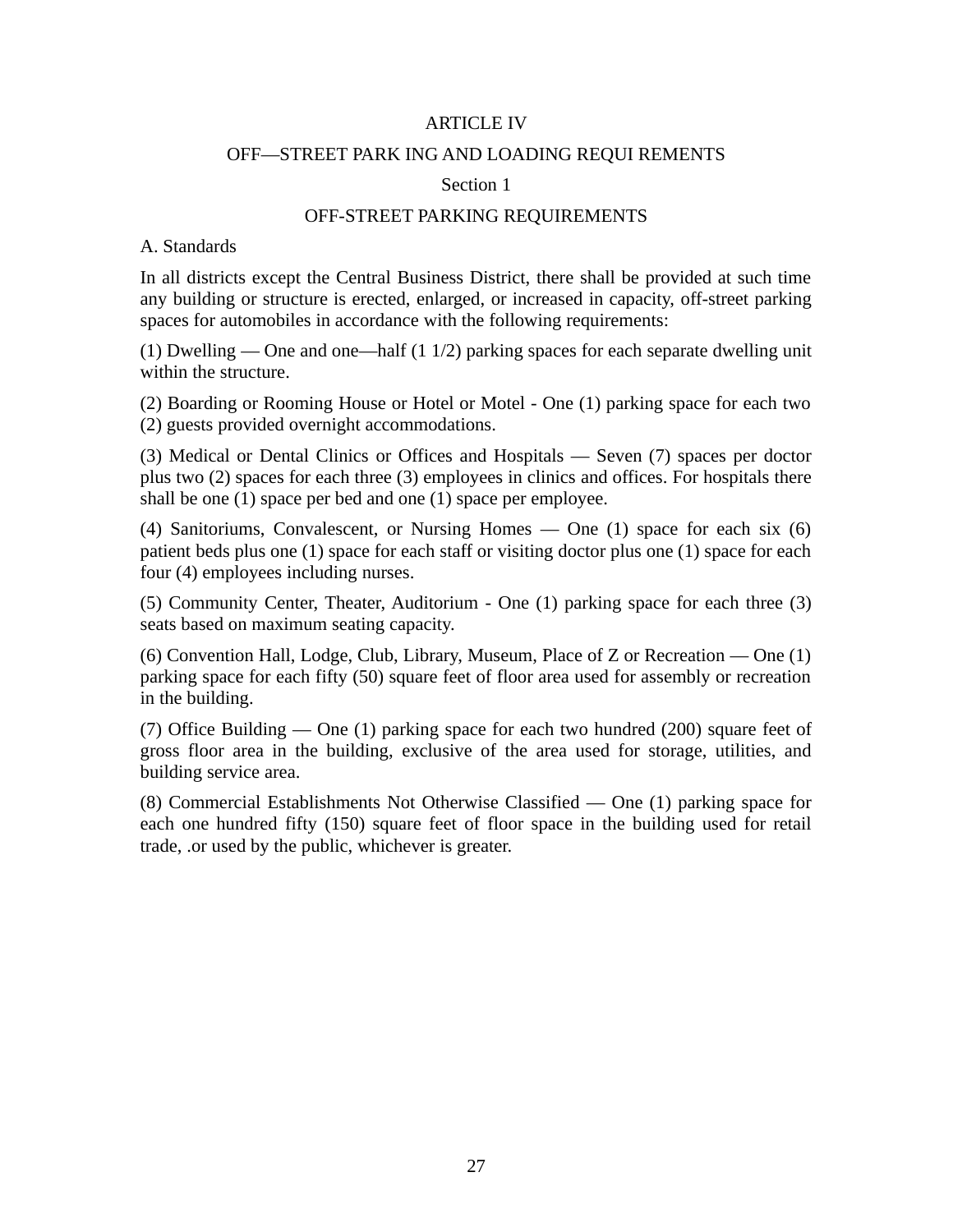(9) Industrial Establishments - Adequate area to park all employees' and customers' vehicles at all times and adequate space for loading, unloading, and storing all vehicles used incidental to or as a part of the primary operation of the establishment.

(10) Church Sanctuary - One (1) parking space for each three (3) seats based on maximum seating capacity; provided, however, that churches may establish joint parking facilities for not to exceed fifty percent (50%) of the required spaces, with public institutions and agencies that do not have a time conflict in parking demand. The joint parking facility shall be located not to exceed four hundred (400) feet from the church sanctuary.

(11) All Others - For all other uses not covered in (1) through (10) above, the Planning Commission shall make a determination of the parking demand to be created by the proposed use, and the amount of parking thus determined shall be the off—street parking requirement for the permitted use.

## B. Application of Standards

In applying the standards set forth above, the following shall apply:

(1) In the case of mixed or joint uses, the parking spaces required shall equal the sum of the requirements of the various uses computed separately, except in the case of church sanctuary as specified in paragraph (10) above.

(2) Where a fractional space results, any fraction more than one-half (1/2) shall be counted as one (1) parking space.

(3) These standards shall apply fully to all uses and buildings established after the effective date of this Ordinance.

(4) Except for parcels of land devoted to one (1), two (2), or three (3) family uses, all areas de voted to off-street parking shall be so designed and be of such size that no vehicle is required to back into a public street to obtain egress.

(5) Where parking is to be provided in the front yard of a multiple-family dwelling, there shall be established a setback line of fifteen (15) feet. The area between the setback line and the front lot line shall be prepared and planted with grass, shrubs, trees, or ground cover.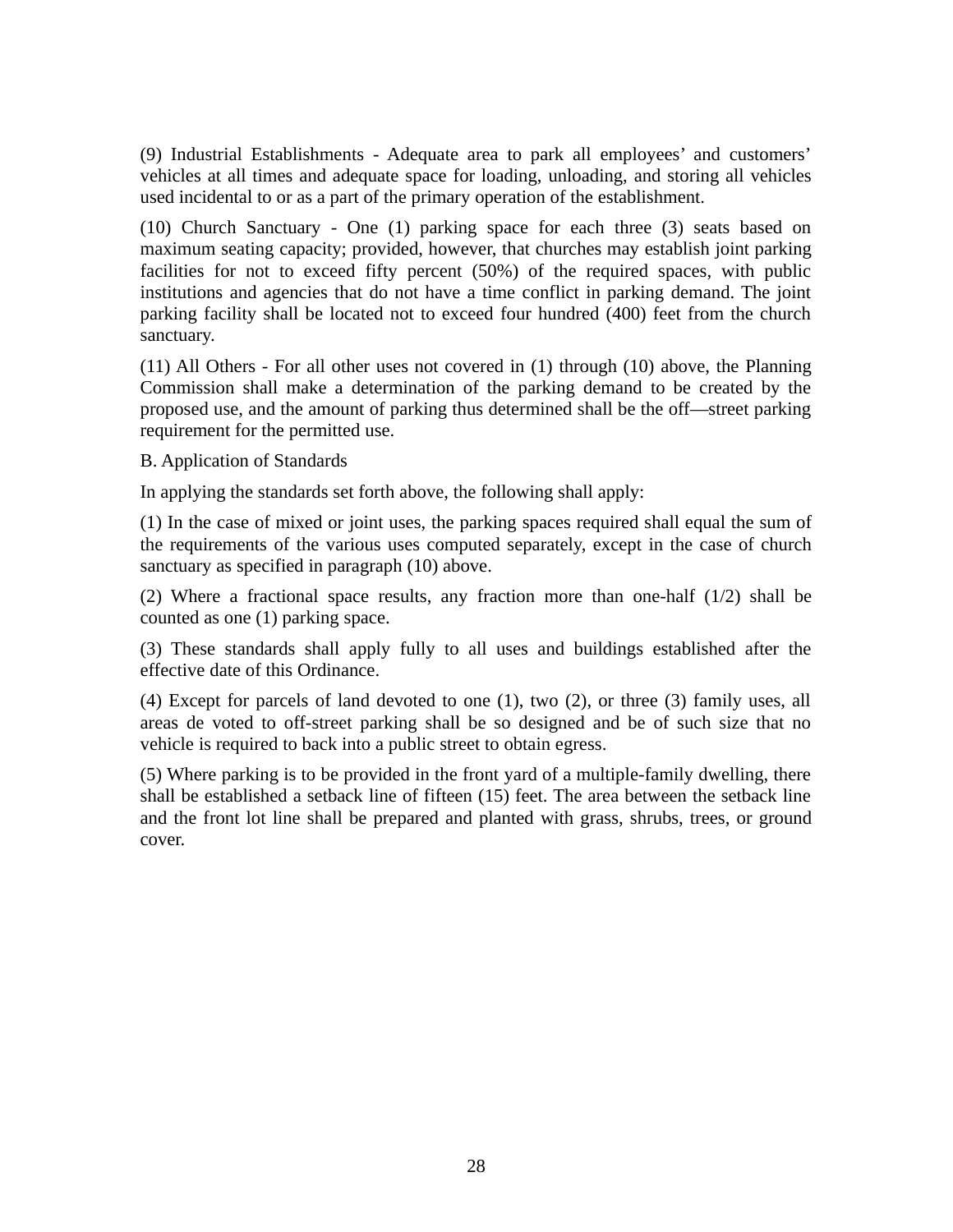(6) All parking spaces required herein shall be located on the same lot with the building or use served, with the exception of churches, as noted in paragraph (10) above.

(7) No signs of any kind shall be erected except information signs used to guide traffic and to state the conditions and terms of the use of the lot. Only non-intermittent white lighting of signs shall be permitted.

Section 2

OFF-STREET LOADING AND UNLOADING REQUIREMENTS

The following rules and regulations shall apply to off-street loading and unloading facilities:

A. A building whose principal use is handling and selling goods at retail shall provide one (1) off-street loading and un loading space for buildings up to and including ten thousand (10,000) square feet of floor area, plus one (1) additional space for each additional ten thousand (10,000) square feet of gross floor area.

B. Manufacturing, repair, wholesale, and similar uses shall provide one (1) off-street loading and unloading space for buildings containing ten thousand (10,000) square feet of floor space, plus one (1) space for each forty thousand (40,000) square feet of floor area in excess of ten thousand (10,000) square feet of gross floor area.

C. Where trailer trucks are involved, such loading and unloading space shall be an area twelve (12) by fifty (50) feet with a fourteen (14) foot height clearance and shall be de signed with appropriate means of truck access to a street or alley, as well as having adequate maneuvering area.

Section 3

OTHER REQUIREMENTS

A. Paved Surface Required

All parking spaces required under the provisions of this Article shall be paved with a sealed surface pavement and maintained in a manner that no dust will result from continued use.

B. Driveways

Driveways used for ingress and egress shall not exceed twenty-five (25) feet in width, exclusive of curb returns.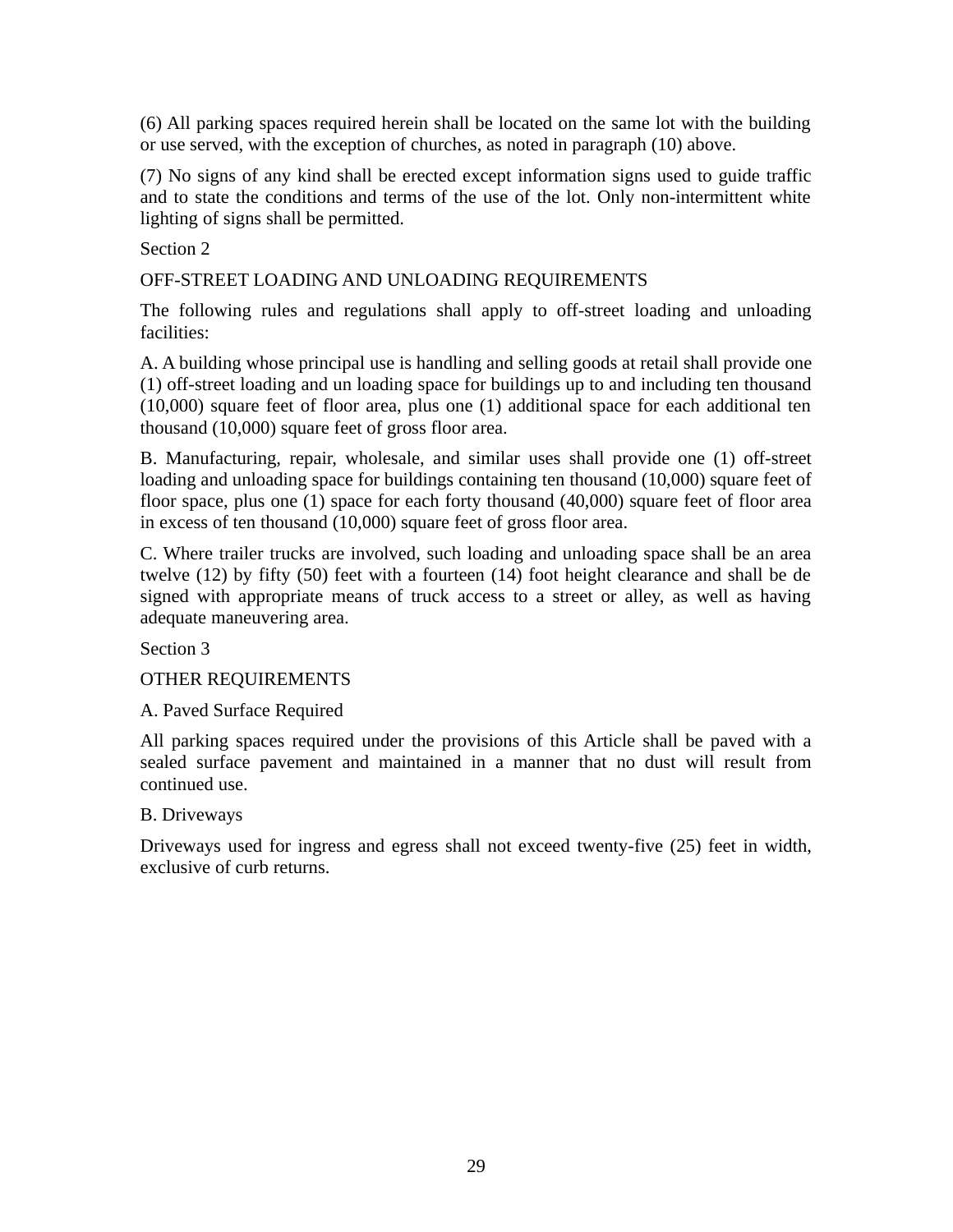# C. Buffer

All interior sides of a parking lot abutting a residential use zoning district shall be enclosed with an opaque, ornamental fence, wall, or dense evergreen hedge having a height of not less than five (5) feet nor more than seven (7) feet. Such fence, wall, or hedge shall be maintained in good condition.

# D. Size

The size of a parking space for one vehicle shall consist of a rectangular area having dimensions of not less than nine (9) feet by twenty (20) feet plus adequate area for ingress and egress.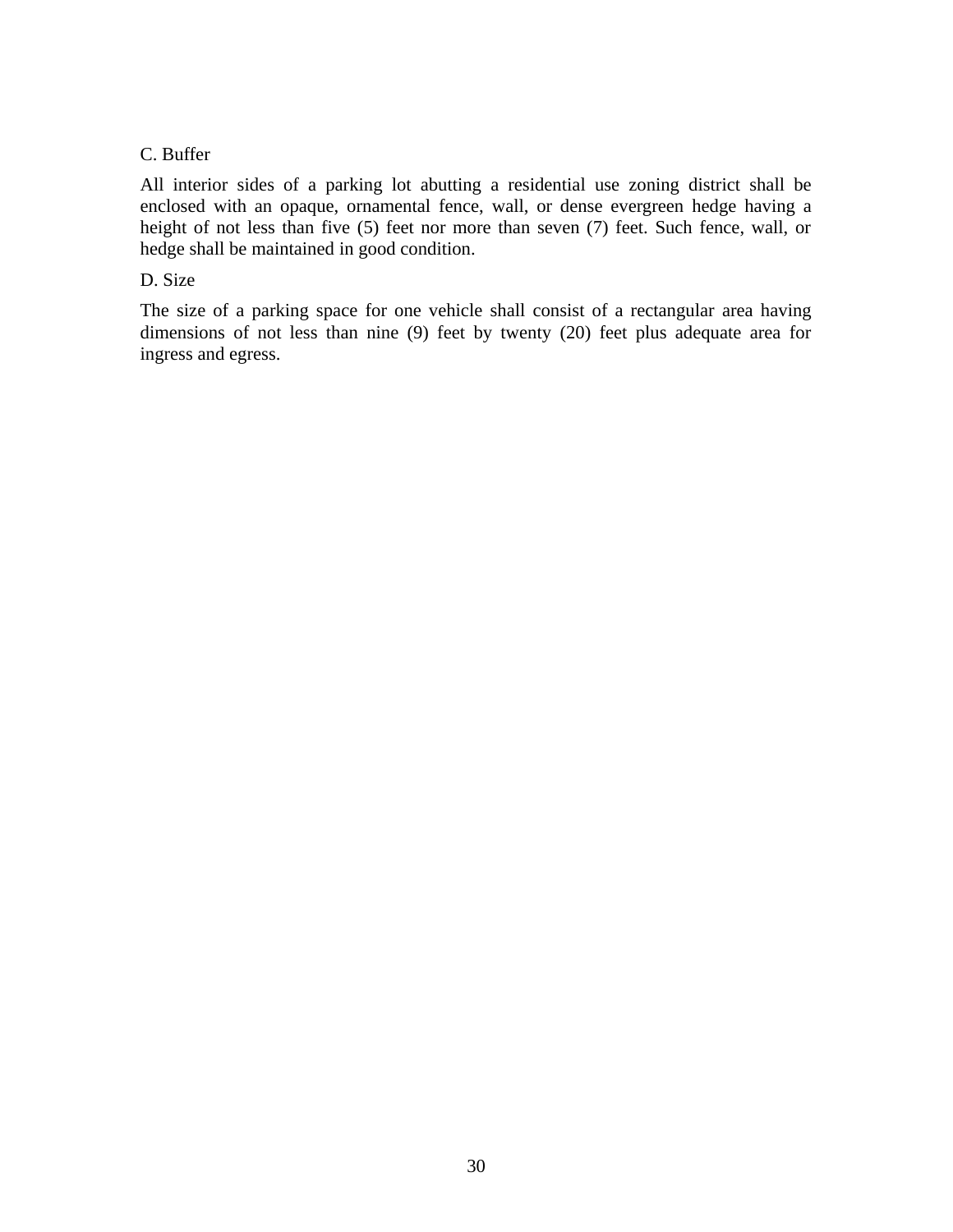# ARTICLE V

# SIGNS, BILLBOARDS, AND OTHER ADVERTISING STRUCTURES

#### Section 1

GENERAL

The regulations established herein are designed to regulate sign structures in order to insure light, air, and open space; to re duce hazards at intersections; to prevent accumulation of trash; and to protect property values of the entire community. The regulations for signs, billboards, and other advertising structures are indicated below. See Article X for definitions of terms.

Section 2

#### ALL DISTRICTS

In any zoning district, the following general regulations shall apply:

(1) No sign shall be erected or maintained at any location where, by reason of its position, wording, size, shape, or color may obstruct, impair, obscure, interfere with the view of, or be confused with any authorized traffic control sign, signal, or device.

(2) No sign shall contain or make use of any word, phrase, symbol, shape, form or character in such a manner as to interfere with, mislead, or confuse traffic.

(3) No illuminated sign shall be permitted within twenty- five (25) feet of property in any residential use district unless the illumination of such sign is so designed that it does not shine or reflect light onto such property.

(4) No business or advertising sign shall be erected to exceed fifty (50) feet in length, nor shall any sign be erected to exceed the building height requirement V in the particular use district in which it is located.

(5) All outdoor advertising structures, including billboards, shall be erected in conformity with the side and rear yard requirements of the district in which it is located, and shall be set back from the established street right-of-way line as to not block the view of an adjacent building, and in no case shall it be located closer than 10 feet from the street property line.

(6) Temporary signs shall not be erected or otherwise fixed to any pole, tree, stone, fence, building, structure, or any object within the right-of-way of any street.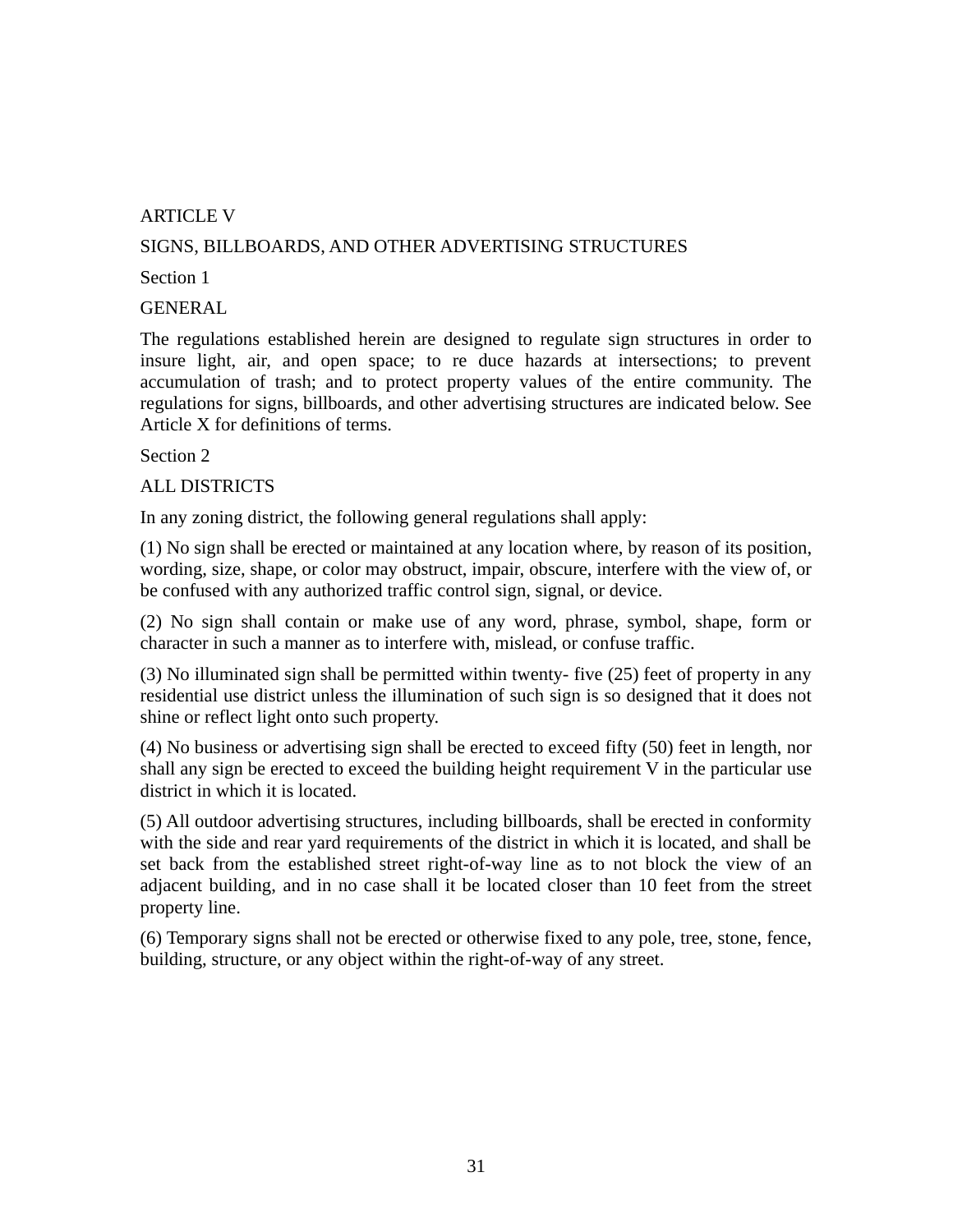No temporary sign shall be erected at the intersection of any street in such a manner as to obstruct vision, or be confused with any authorized traffic sign, signal, or device. No temporary sign shall exceed thirty (30) square feet in area.

(7) A temporary sign shall not be suspended across public streets or other public places without the express permission of the City Council.

(8) Professional signs for home occupations shall not exceed four (4) square feet, provided such sign is either a wall or ground sign located not closer than twenty (20) feet to a street right-of-way line.

(9) Bulletin board or sign, not exceeding forty (40) square feet in area appertaining to the lease, hire or sale of a building or premises, which board or sign shall be removed as soon as the premises are leased, hired, or sold.

Section 3

# ADDITIONAL REGULATIONS IN RESDIDENTIAL DISTRICTS

In residential use districts, the following additional regulations shall apply:

(1) For any single-family, two-family dwellings, or boarding house, nameplates, not to exceed two (2) square feet in area, shall be permitted for each dwelling unit; such nameplate shall indicate nothing other than name and/or address of occupants, premises, announcement of boarders or roomers.

(2) Signs for home occupations are regulated by paragraph (8) in Section 2 of this Article.

(3) For multiple-family and group dwellings, identification signs, not to exceed twelve (12) square feet in area, shall be permitted; such sign shall indicate nothing other than name and/or address of premises and name of the management.

(4) Announcement of church, school, or public building- bulletin boards not to exceed thirty (30) square feet in area shall be permitted; such bulletin board shall not be located in a manner so as to obscure or impair vision of persons operating vehicles entering or leaving the premises. Such bulletin board may contain indirect illumination.

(5) Only one sign per street frontage shall be permitted.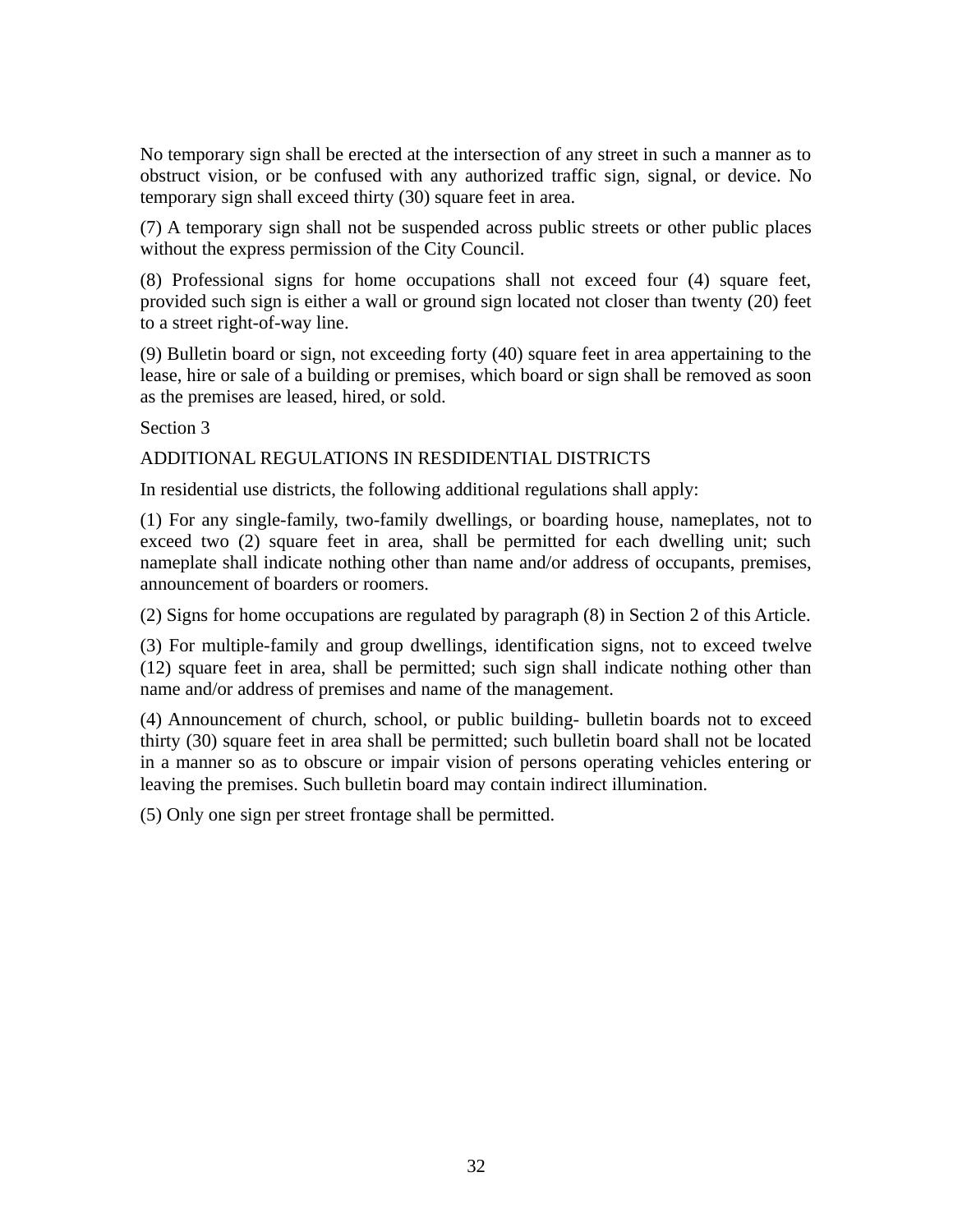(6) Identification signs containing only the name of the public use or institution shall be permitted; but shall not exceed one hundred (100) square feet of area.

(7) Flashing or intermittent illumination is prohibited.

(8) Billboards and other advertising structures are prohibited.

Section 4

## ADDITIONAL REGULATIONS IN COMMERCIAL DISTRICTS

In the Commercial Use Districts, the following additional regulations shall apply:

(1) In the NC Neighborhood and Quiet Business District, flashing or intermittent illumination signs are prohibited; billboards and other advertising structures are prohibited. For principal uses, business signs shall be permitted on the basis of one (1) sign not exceeding one (1) square foot of surface area for each one (1) linear foot of building facade fronting a public street. Such sign shall be mounted on the main building.

(2) In the CBD Commercial District, free-standing bill boards are prohibited; additionally, advertising signs (as contrasted from identification signs) painted on the sides of buildings that advertise products or goods unrelated to the use of the building on which the sign is painted or attached shall be prohibited.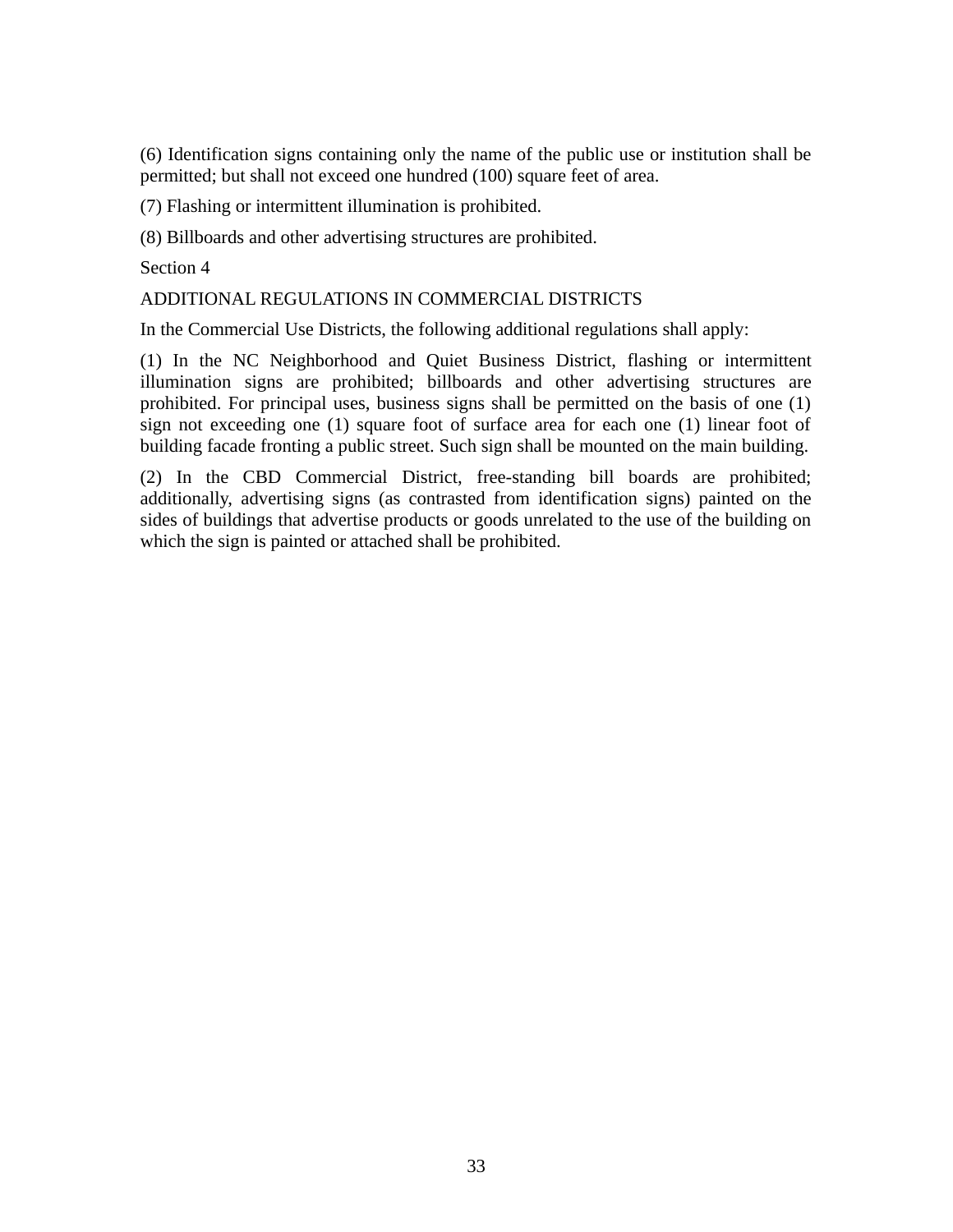ARTICLE VI

SPECIAL PERMIT USES

Section 1

NATURE AND DESCRIPTION

Certain uses may or may not be appropriately located within various districts throughout the City due to their unusual or unique characteristics of operation and external effects. Given their unusual character, special consideration must be given each application so as to provide for such reasonable conditions and protective restrictions as are deemed necessary to protect the character and integrity of the area in which uses are proposed to be located. The uses listed under the various districts herein as "special permit uses" are. So classified because they more intensely dominate the area in which they are located than do other uses permitted in the district; however, the nature of such uses makes it desirable that they be permitted to locate therein.

Section 2

**USES** 

A. Uses Restricted to Specific Districts

Uses which are listed in various districts as "special permit uses" may be located only in the district or districts so designated and in accordance with the procedure described herein in Section 3.

B. Uses Permitted in Any District

The following special uses may be authorized in any district in accordance with the procedure described herein in Section 3:

(1) Cemetery or mausoleum

(2) Greenhouse or nursery

- (3) Landing field or strip for aircraft
- (4) Radio tower or broadcasting station
- (5) Removal of gravel, topsoil or similar natural material
- (6) Public utility structure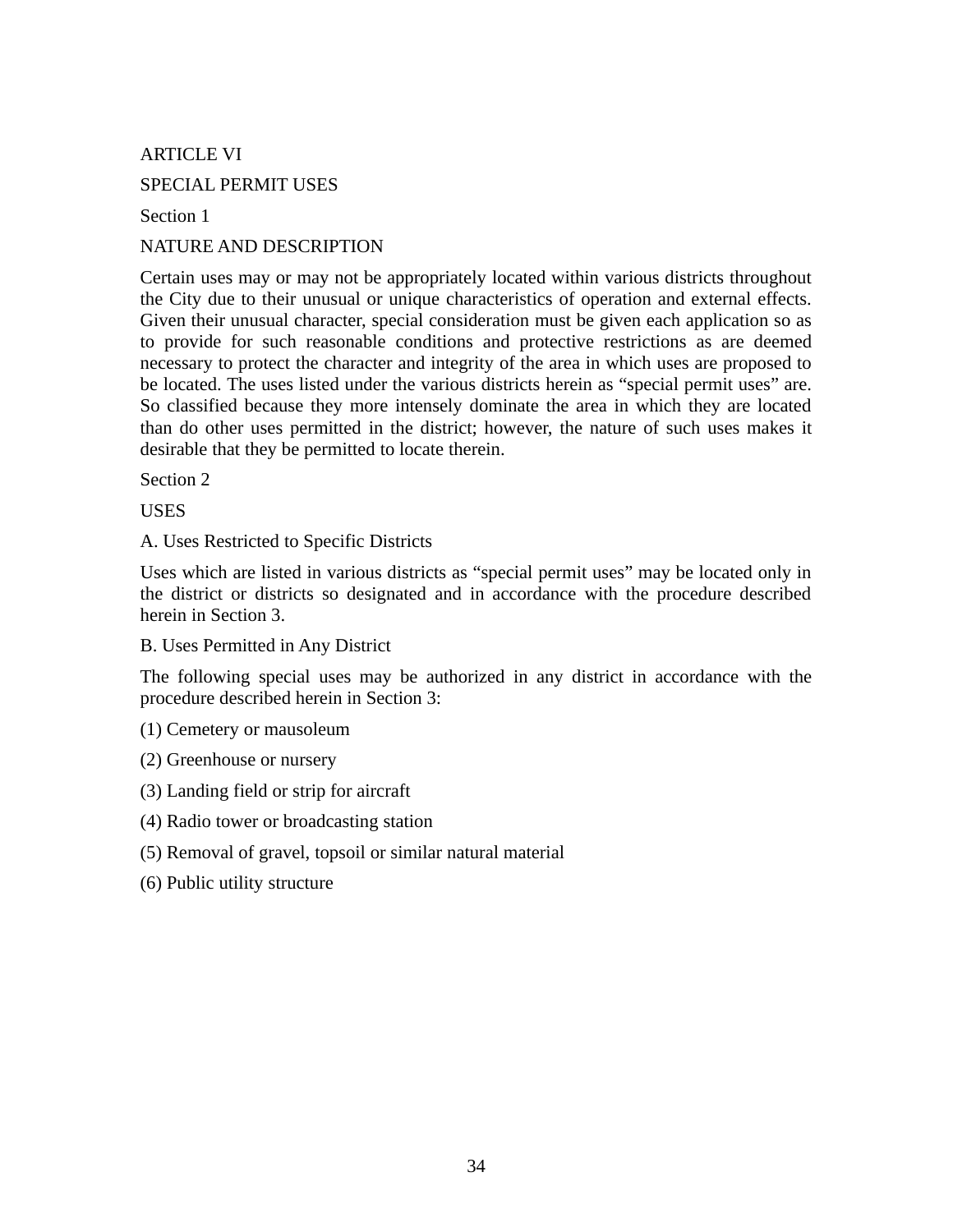Section 3

# PROCEDURE FOR AUTHORIZING

The following procedure is established to integrate properly the special permit uses with other land uses located in the district. These uses shall be reviewed and authorized or rejected under the following procedure:

(1) An application shall be filed with the City Planning Commission for review. Said application shall show the location and intended use of the site and existing land uses within 200 feet and any other material or information pertinent to the request which the Planning Commission may require.

(2) The City Planning Commission shall hold a public hearing thereon. At least fifteen (15) days notice of the time and place of such hearing shall be published in a news paper of general circulation in the City. The petitioner for such special permit shall provide evidence prior to the public hearing that he has notified the owners of all properties that are adjacent to, or located directly across the street from said lot, indicating to each the time and place of the public hearing and the specific use permit he is seeking. Such notice to surrounding owners shall be in written form and receipt acknowledged. Additionally, the petitioner shall post on the property in conspicuous locations two (2) signs provided by the City Building Inspector which shall notify the general public of the proposed use and public hearing.

(3) Following the public hearing, the Planning Commission shall, within thirty (30) days, transmit to the City Council its report as to the effect of such proposed building or use upon the character of the neighborhood, traffic conditions, public utilities, and other matters pertaining to the general welfare, and the recommendation of the Planning Commission concerning the use thereon.

(4) Thereupon, the City Council may authorize or deny the special permit for the use of land or buildings as re quested. In granting any permit, the City Council may prescribe appropriate conditions and safeguards as are deemed necessary.

Section 4

FEES

Before any action shall be taken as provided in this section, the petitioner shall deposit with the City Treasurer the sum of one hundred dollars (\$100.00), and under no condition shall said sum or any part thereof be refunded for failure of said permit to be approved by the City Council.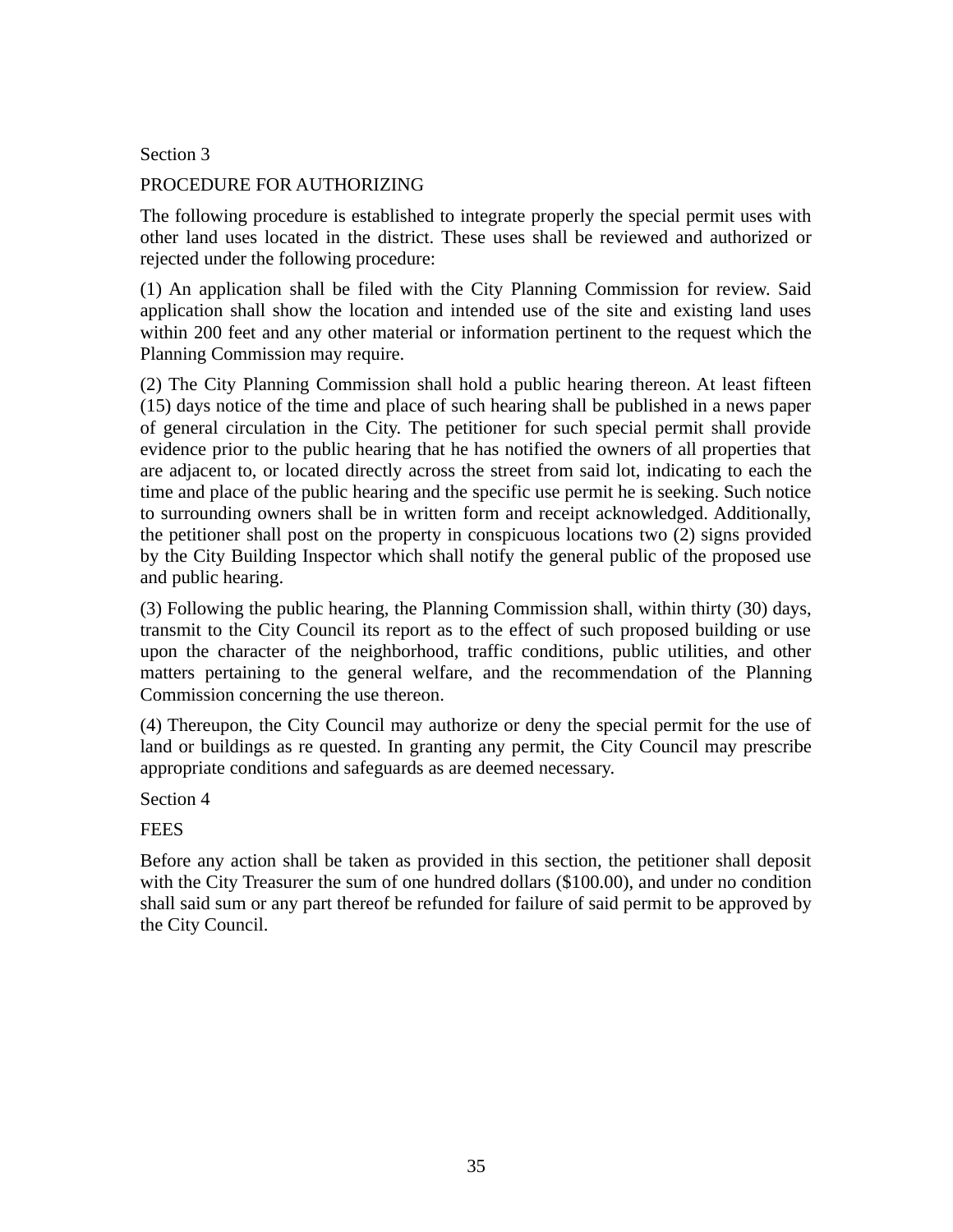# ARTICLE VII

# NON-CONFORMING STRUCTURES AND USES OF LAND AND STRUCTURES

Section 1

## NON-CONFORMING USE OF LAND

Where, on the effective date of adoption of this Ordinance, a lawful use of land exists that is made no longer permissible under the terms of these zoning regulations as enacted or amended, such use may be continued, so long as it remains otherwise lawful, subject to the following provisions:

(1) No such non-conforming use shall be enlarged or increased, nor extended to occupy a greater area of land than was occupied at the effective date of adoption or amendment of this Zoning Ordinance.

(2) If any such non-conforming use of land ceases for any reason for a period of more than six (6) months, any subsequent use of such land shall conform to the regulations specified by this Ordinance for the district in which such land is located.

(3) In a residential zone, no such non-conforming use of land shall be continued for more than two (2) years from date of adoption of this Ordinance or after effective date of annexation.

Section 2

# NON-CONFORMING STRUCTURE

Where a lawful structure exists at the effective date of adoption or amendment of this Zoning Ordinance that could not be built under the terms of these regulations by reasons of restrictions on area, lot coverage, height, yards, or other characteristics of the structure or its location on the lot, such structure may be continued so long as it remains otherwise lawful, subject to the following provisions:

(1) Such structure, upon approval of the Board of Zoning Adjustment, may be remodeled to maintain the premises in a safe and usable condition.

(2) Should a structure be destroyed by any means to an extent of more than fifty percent (50%) of its replacement cost at time of destruction, it shall not be re constructed except in conformity with the provisions of this Zoning Ordinance.

(3) Such structure, upon the approval of the Board of Adjustment, may be added to if said addition meets the area requirements of the land use zoning district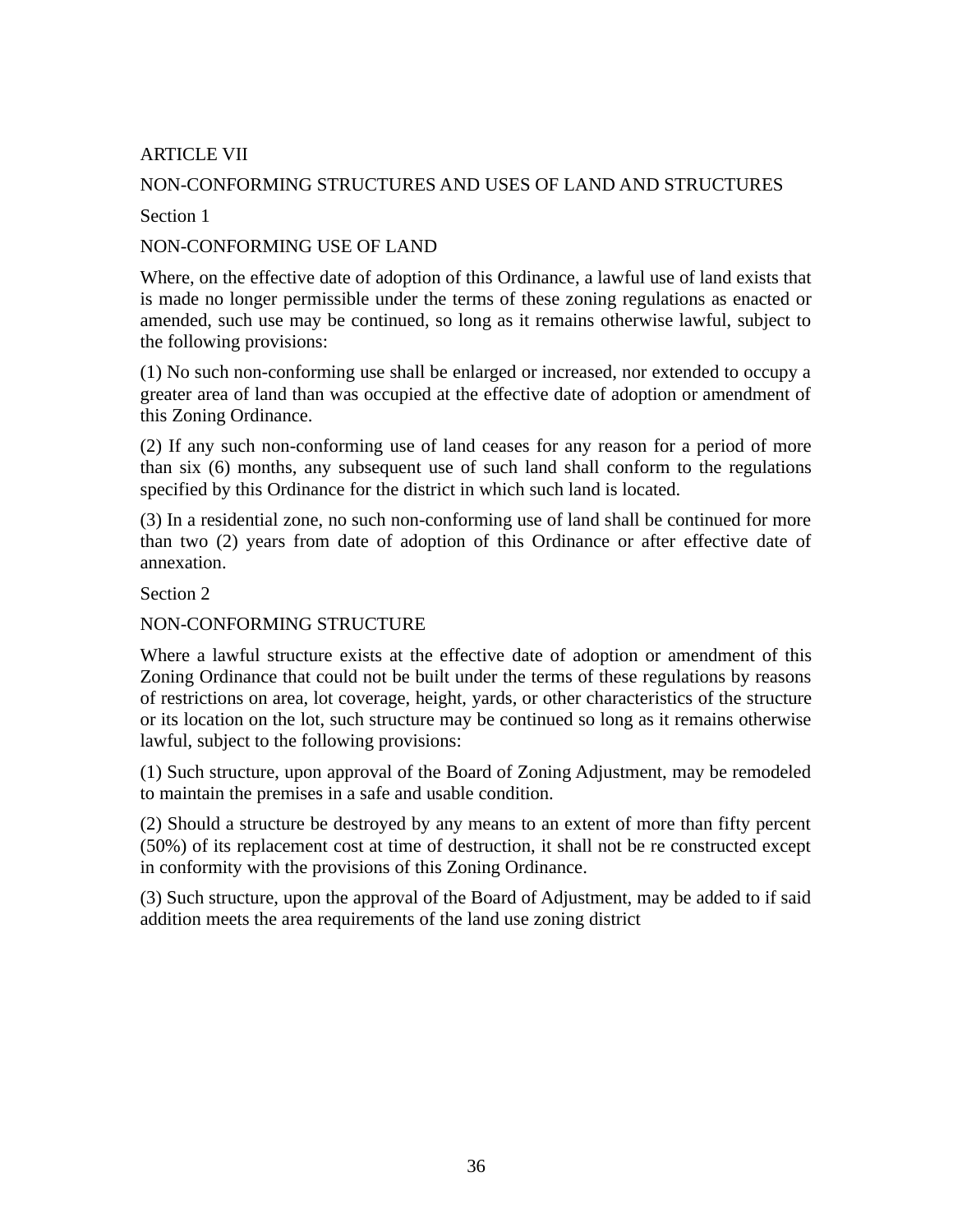in which the structure is located, provided said use of structure is in conformance with this Zoning Ordinance.

### Section 3

### NON-CONFORMING USE OF STRUCTURE

If a lawful use of a structure, or of structure and premises in combination, exists at the effective date of adoption or amendment of this Zoning Ordinance, that would not be allowed in the district under the terms of this Ordinance, the lawful use may be continued so long as it remains otherwise lawful, subject to the following provisions:

(1) No existing structure devoted to a use not permitted by this Zoning Ordinance in the district in which it is located shall be structurally altered except in changing the use of the structure to a use permitted in the district in which it is located.

(2) Any non—conforming use may be extended to any portion of a structure arranged or designed for such non—con forming use at the time of adoption or amendment of this Zoning Ordinance, but no such use shall be extended to occupy any land outside such building.

(3) If no structural alterations are made, any non—conforming use of a structure or structure and premises, may be changed to another non-conforming use provided that the Board of Adjustment shall determine that the proposed use is equally appropriate to the district as the existing non—conforming use.

(4) Any non—conforming use, once changed to a conforming use, shall thereafter conform to the regulations for the district in which such structure is located and all new uses shall be conforming uses.

(5) When a non-conforming use of a structure, or structure and premises in combination, is discontinued or abandoned for six (6) consecutive months, the structure or structure and premises in combination shall not thereafter be used except in conformance with the regulations of the district in which it is located.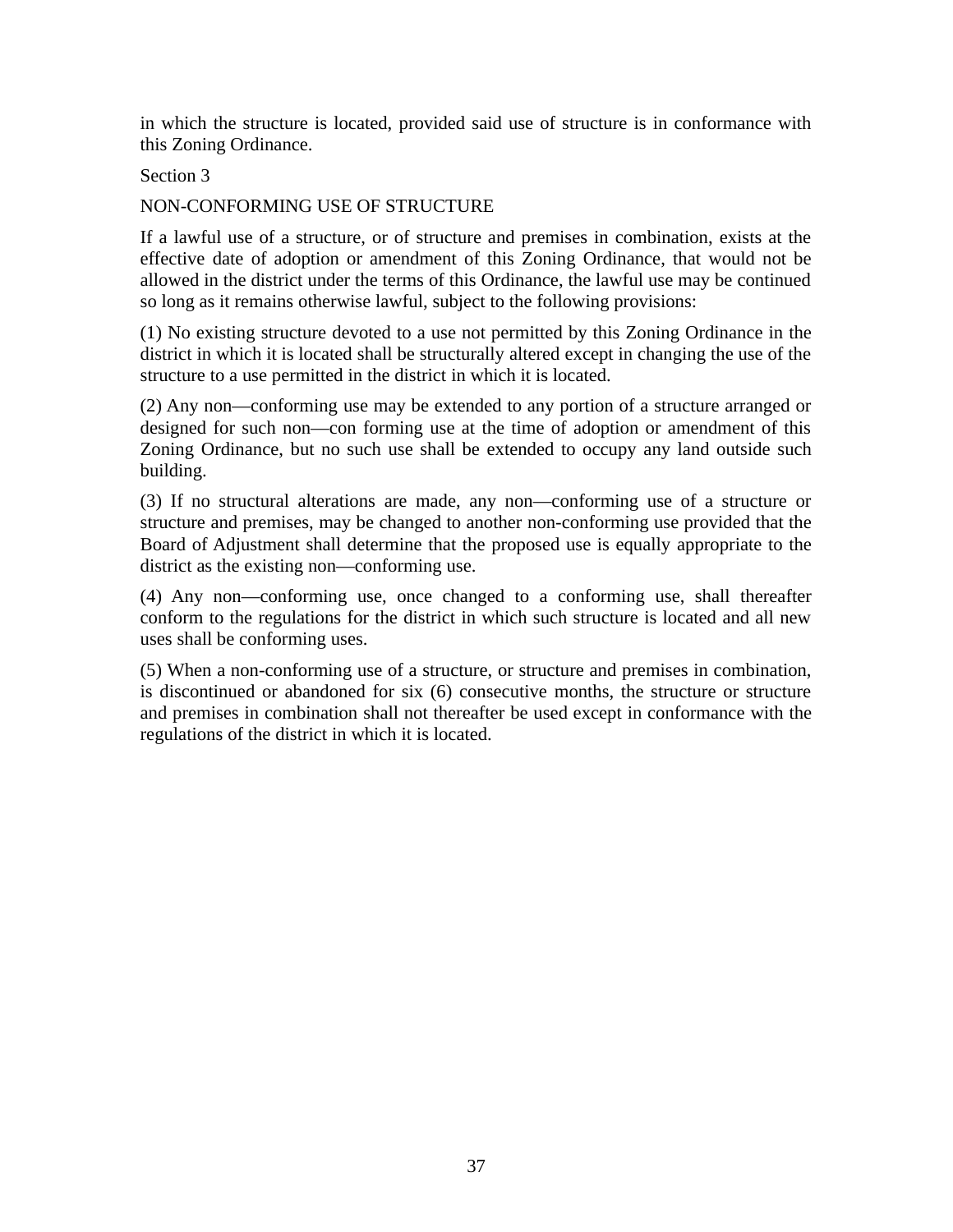# ARTICLE VIII

#### ADMINISTRATION AND ENFORCEMENT

Section 1

#### ADMINISTRATIVE OFFICIAL

The provisions of this Zoning Ordinance shall be administered by an administrative official designated by the City Council. He may be provided with the assistance of such other persons as the City Council may direct.

Section 2

#### BUILDING PERMIT

A building permit will be issued only when the application has been approved by the administrative official as meeting the requirements of this Zoning Ordinance. All applications for building permits shall be accompanied by a plan in duplicate drawn to scale, the size of the building to be erected arid its location on the lot, and such other information as may be necessary to provide for the administration of this Zoning Ordinance. A record of such application and plat shall be filed in the office of the enforcement officer.

Section 3

## CERTIFICATE OF OCCUPANCY AND COMPLIANCE

No building hereinafter erected or structurally altered shall be used, occupied, or changed in use until a certificate of occupancy and compliance shall have been issued by the administrative official, stating that the building or proposed use of a building or premises complies with the building laws and provisions of this Zoning Ordinance. A record of all certificates of occupancy and compliance shall be kept by the administrative official. A certificate of occupancy and compliance may be revoked by the administrative official when it is found that the building or land does not conform to the use or condition, if any, in the certificate. Each day a use continues after revocation of the certificate shall constitute a separate offense and shall be punished as provided herein.

#### Section 4

### PENALTY FOR VIOLATION

Any person or corporation who shall violate any of the provisions of this Zoning Ordinance or fail to comply thereafter with any of the requirements thereof, or who shall build or alter any building in violation o-f any detailed statement of plans submitted and approved hereunder, shall be guilty of a misdemeanor and shall be liable to a fine of not more than one hundred dollars (\$100.00).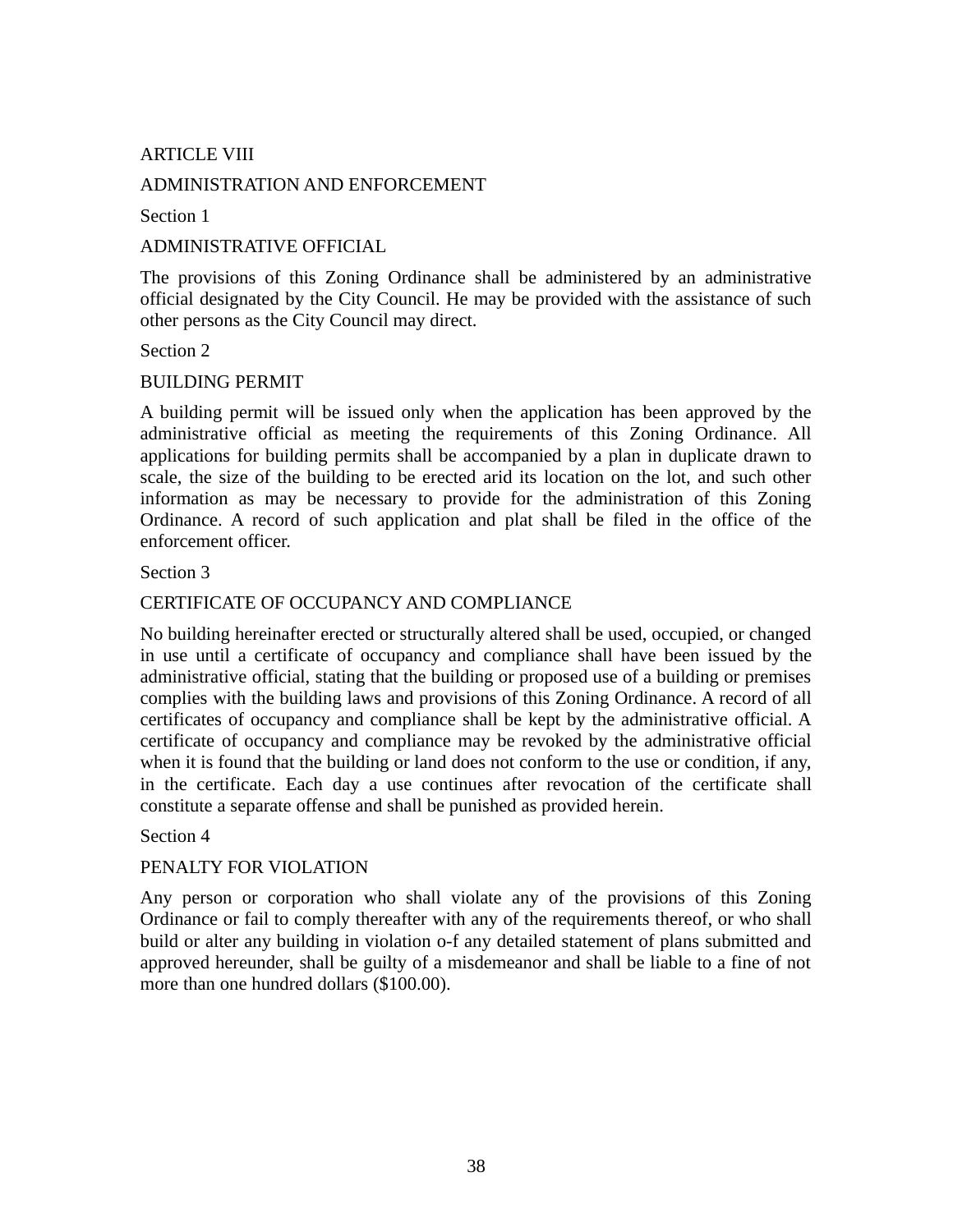Each day such violation is permitted to exist shall constitute a separate offense. The owner or owners of any building or premises or part thereof where anything in violation of this Ordinance shall be placed, or shall exist, and any architect, building, contractor, agent, engineer, person, or corporation employed in connection therewith and who may have assisted in the commission of any such violation, shall be guilty of a separate offense and upon conviction thereof shall be fined as hereinabove provided.

### Section 5

## AMENDMENTS

Two types of amendments to this Zoning Ordinance are recognized, one being a revision in the textual provisions of the Ordinance and the other being a change of boundary in a zoning district.

## A. amendment to Text

The City Council may suggest that the Planning Commission amend the text of this Zoning Ordinance or the Planning Commission itself may desire to initiate an amendment. Should the Planning Commission, after study, request a change in the text, it shall conduct a public hearing on the pro posed textual amendment. Following the public hearing, such recommendation shall be submitted to the City Council for adoption.

### B. Change in District Boundary

If the owner of property desires to revise the boundary line of a zoning district, he or his legally designated agent shall submit to the Planning Commission a petition for such rezoning. The petition shall provide the legal description of the, property proposed for revision in boundary, a description of the property as it is generally identified or known by the public (such as a street address; or in the case of a large tract, a description of its general boundaries), the zoning classification requested for the property, a map or diagram showing proposed improvements to the property, an explanation of the relationship of the proposed use to land uses surrounding the property, and any other optional in formation which the owner feels should be brought to the attention of the Planning Commission. The disposition of the petition shall be in accordance with the provisions of Sections 6 and 7 below.

# Section 6

# NOTICE

Before a proposed revision in the boundary of a zoning district may be recommended by the Planning Commission to the City Council, it must be the subject of a public hearing. Notice of the public hearing on the rezoning petition shall be published in a news paper of general circulation in the City at least one (1) time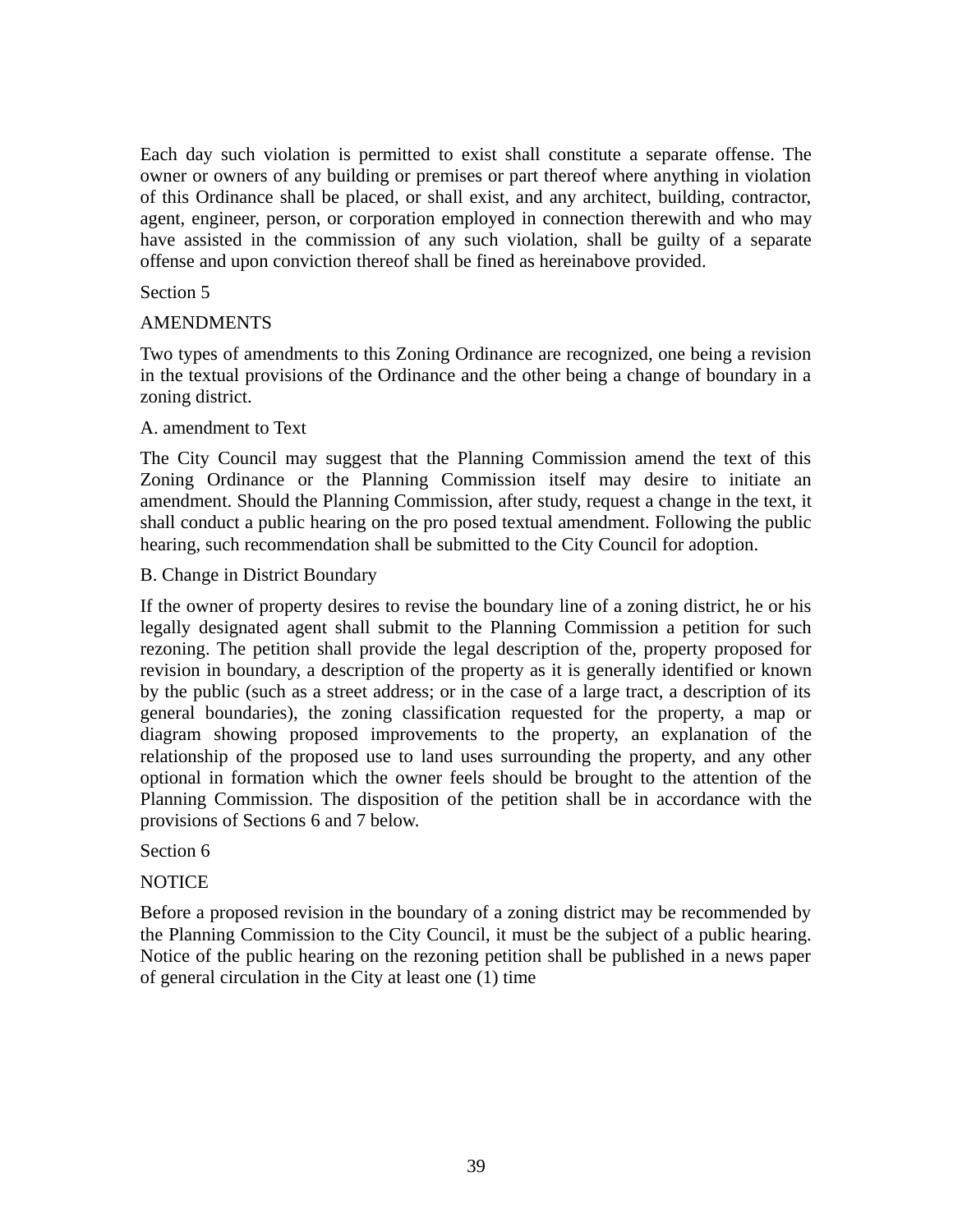fifteen (15) days prior to the hearing. Additionally, the owner- petitioner shall submit to the Planning Commission prior to the public hearing evidence that he has contacted in written form the owner or owners of each separate parcel of land that is adjacent to, or located directly across the street from said lot indicating to each affected owner the content of his rezoning petition as required above in Section 5,B. For this purpose the owner-petitioner shall present a plat map showing the location of affected properties together with the owner of record and written acknowledgement from each owner of receipt of proper notification. Finally, the administrative official shall cause the owner to place two (2) signs in conspicuous places on the site of property proposed for rezoning indicating the date and place of the public hearing on the rezoning proposal, said signs to be placed on-site not fewer than fifteen (15) days prior to the date of the hearing. The City will furnish the required signs.•

Section 7

HEARING AND APPROVAL

If all procedural requirements above are satisfied, the Planning Commission and the City Council shall proceed in the following manner:

(1) The Planning Commission shall conduct the public hearing on the proposed amendment to the Ordinance and/or Official Zoning Map.

(2) Following the public hearing, the proposed amendment or change of district boundary may be approved as presented or in modified form by a majority vote of the Planning Commission with recommendation for adoption by the City Council, or with reasons for such recommendations stated in writing.

(3) If the Planning Commission disapproves a proposed amendment or rezoning petition, the reason for such disapproval shall be given in writing to the petitioner within thirty (30) days from the date of the hearing.

(4) Following disapproval of a proposed amendment by the Planning Commission, the petitioner may appeal such disapproval to the City Council, provided that the petitioner states specifically in writing to the City Clerk why he considers the Planning Commission's findings and decisions are in error. Such appeal to the City Council shall be filed with the City Clerk within fifteen (15) days after receipt in writing of the Planning Commission's denial.

(5) The City Council, by a majority vote, may, by ordinance, adopt the recommended amendment submitted by the Planning Commission or may return the proposed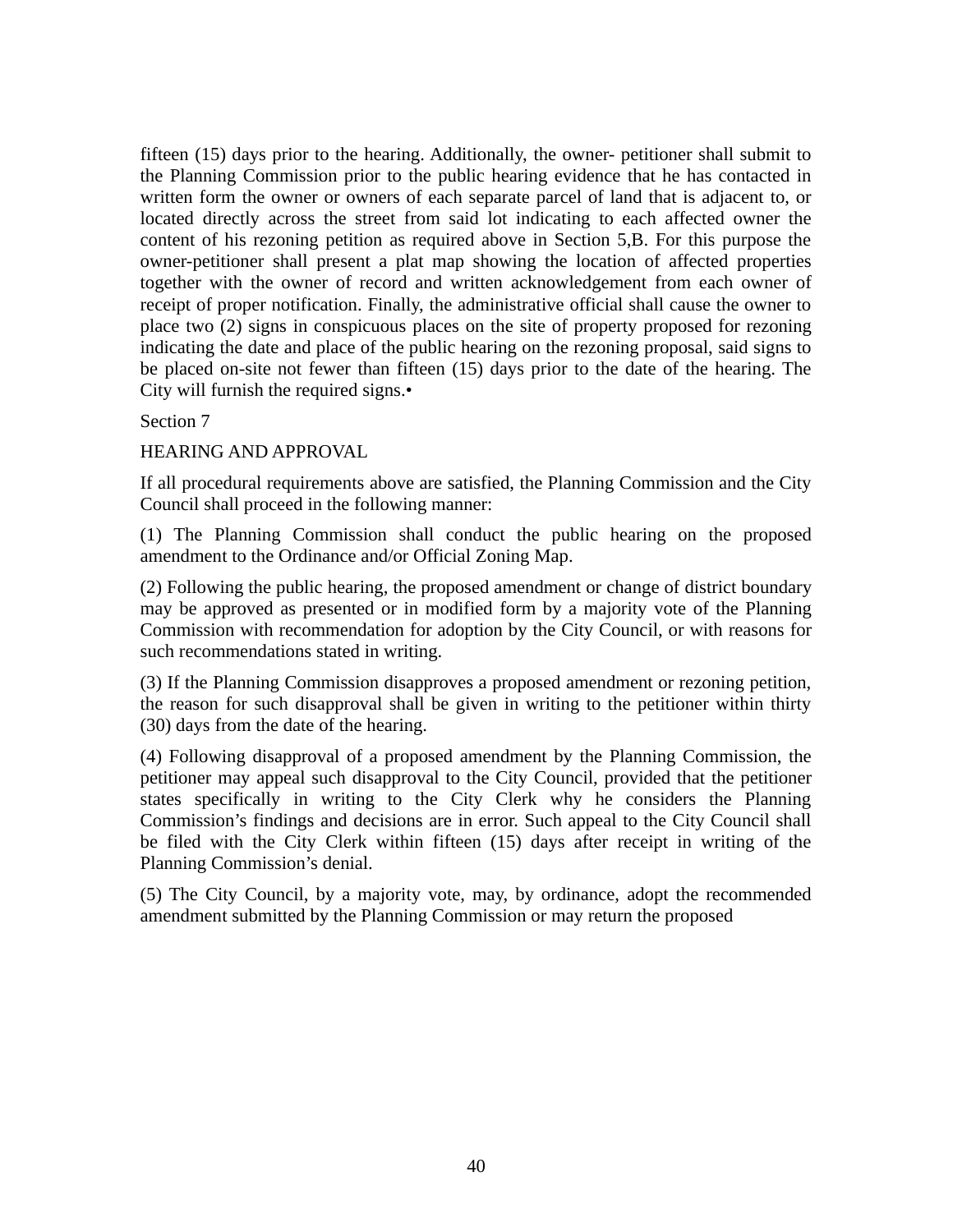amendment to the Planning Commission for further study and recommendation.

(6) If the City Council does not concur with the recommendation of the Planning Commission, either as first submitted or as submitted after re—study, the City Council may, by majority vote, amend this Ordinance by granting the request for amendment in full or in modified form.

(7) No application for a zoning amendment will be reconsidered by the Planning Commission for a period of six (6) months of elapsed time from the date of final disapproval of the proposed amendment, unless the Planning Commission determines by three-fourths (3/4) majority vote that a substantial reason exists for waiving this mandatory waiting period.

Section 8

FEES

Before any action shall be taken as provided in this section, any private party or parties proposing a change in the zoning regulations or district boundaries shall deposit with the City Treasurer the sum of twenty-five dollars (\$25.00) to cover the approximate cost of this procedure, and under no condition shall said sum or any part thereof be refunded for failure of said change to be adopted by the City Council.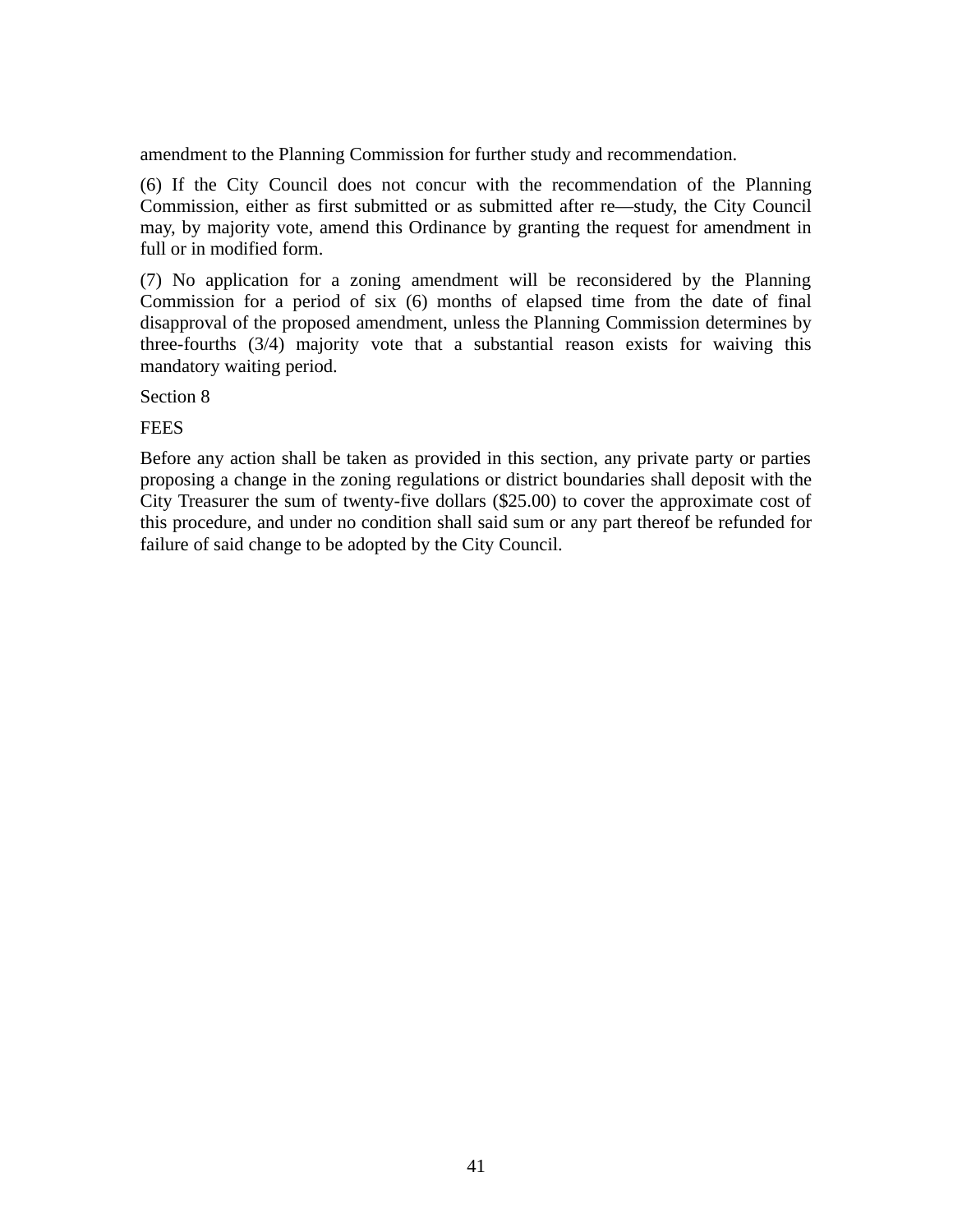# ARTICLE IX

## BOARD OF ADJUSTMENT

Section 1

## CREATION AND APPOINTMENT

There is hereby created a City Board of Adjustment which shall consist of the Planning Commission as a whole. Their terms shall run concurrently with their appointment to the Planning Commission. On the effective date of this Ordinance, the members of the Board of Adjustment that was legally in existence immediately prior to such date shall be constituted as members of the Board of Adjustment hereby created.

Section 2

ORGANI ZATION

#### A. Officers

A Chairman and Vice Chairman shall be elected annually by the Board from among its membership. The Chairman, or in his absence the Vice Chairman, shall preside at all meetings, shall decide all points of order or procedure, and, as necessary, shall administer oath and compel the attendance of witnesses.

#### B. Rules and Meetings

The Board of Adjustment shall adopt rules necessary to the conduct of its affairs and in keeping with the pro visions of this Zoning Ordinance. Meetings shall be held on a regular schedule and at such other times as the Board may determine. All meetings shall be open to the public. The Board of Adjustment shall keep minutes of its proceedings, showing the vote of each member upon each question, or if absent or if failing to vote, indicating such fact, it shall keep records of its examinations and other official actions, all of which shall be a public record and be immediately filed in the office of the City Clerk. A quorum of the Board shall consist of five members. The concurring vote of a two-thirds majority of the total Board members shall be necessary to revise any order or decision of the enforcement officer or to decide on any matter upon which it is required to pass under this Ordinance.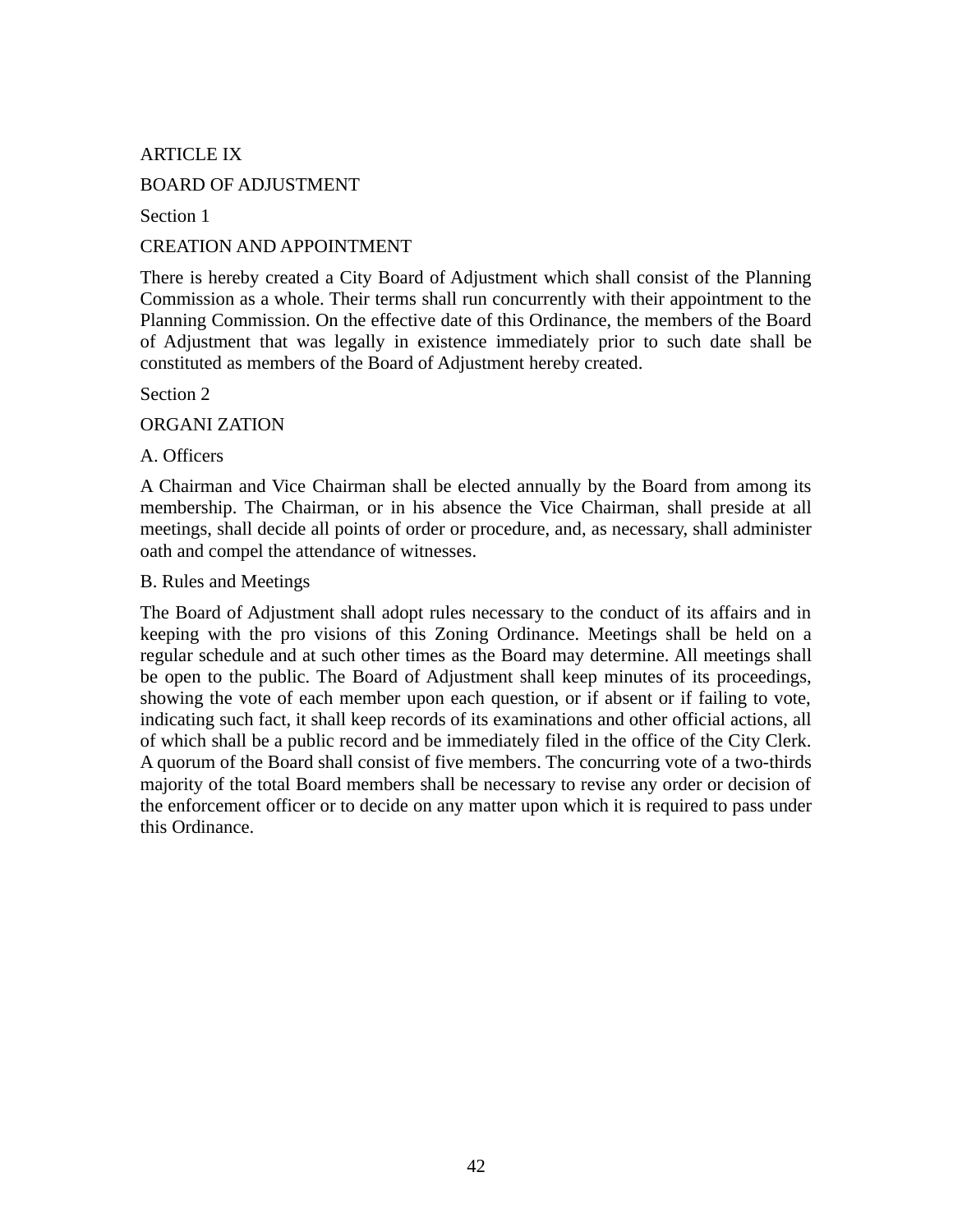### Section 3

# POWERS AND DUTIES

The Board of Adjustment shall have all the powers and duties prescribed by law and by this Ordinance, which are more particularly described as follows:

### A. Administrative Review

To hear and decide appeals where it is alleged there is error in any order, requirement, decision, or determination made by the administrative official in the enforcement of this Zoning Ordinance. The Board may affirm or reverse, in whole or in part, said decision of the administrative official.

## B. Variances

To authorize upon appeal in specific cases such variance from the terms of this Zoning Ordinance as will not be contrary to the public interest where, owing to special conditions, a literal enforcement of the provisions of this Zoning Ordinance would result in unnecessary hard ship. A variance from the terms of this Zoning Ordinance shall not be granted by the Board of Adjustment unless and until:

(1) The applicant demonstrates that special conditions and circumstances exist which are peculiar to the land, structure or building involved and which are not applicable to other lands, structure or buildings in the same district; that literal interpretation of the provisions of this Ordinance would deprive the applicant of rights commonly enjoyed by other properties in the same district under the terms of this Zoning Ordinance; that special conditions and circumstances do not result from the actions of the applicant; and that granting the variance requested will not confer on the applicant any special privilege that is denied by this Zoning Ordinance to other lands, structures, or buildings in the same district.

(2) No non-conforming use of neighboring lands, structures, or buildings in the same district, and no permitted or non—conforming use of lands, structures, or buildings in other districts shall be considered grounds for the issuance of a variance.

(3) The Board of Adjustment shall further make a finding that the reasons set forth in the application justify the granting of the variance and that the variance is the minimum variance that will make possible the reasonable use of land, building or structure.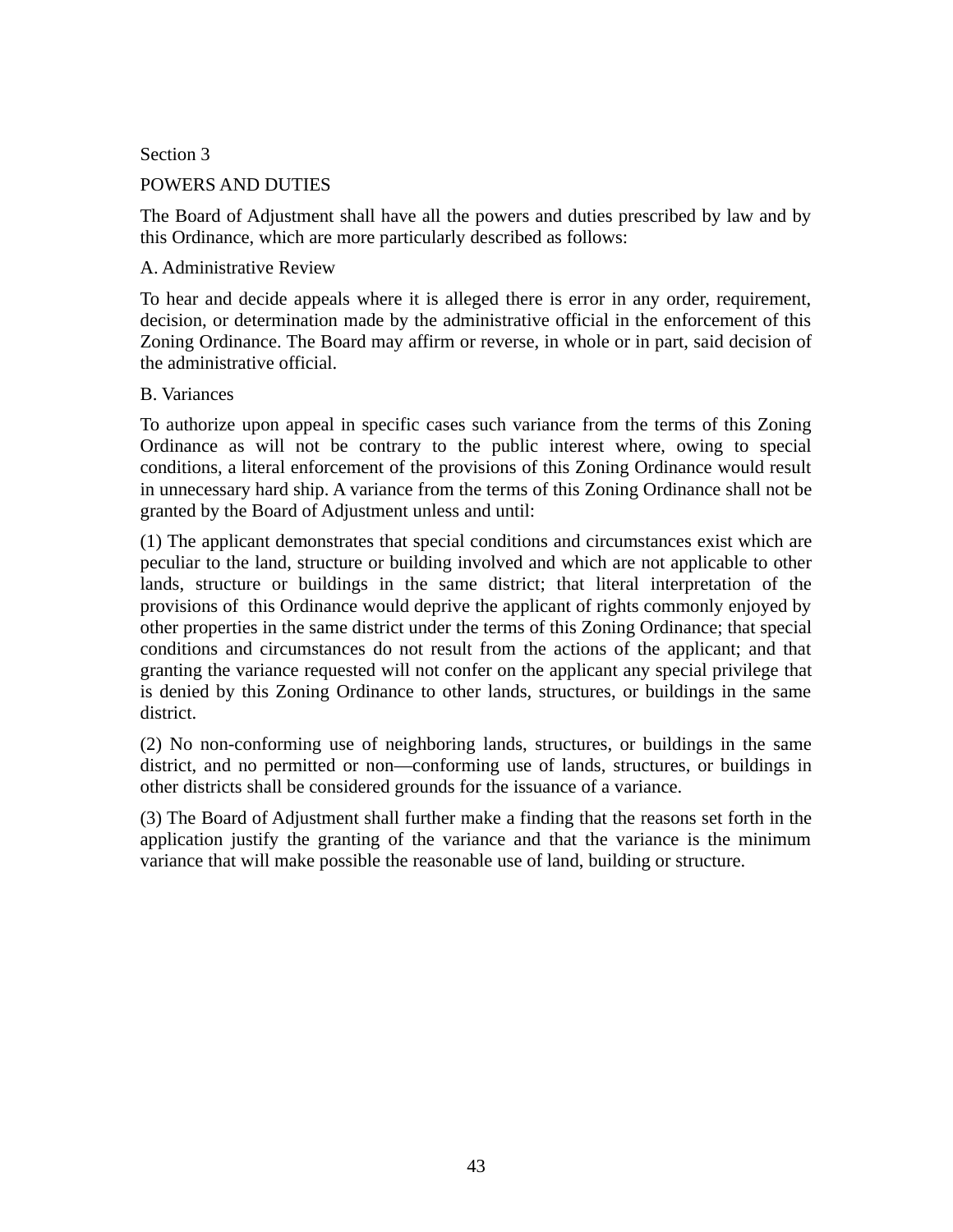(4) The Board of Adjustment shall further make a finding that the granting of the variance will be in harmony with the general purpose and intent of this Zoning Ordinance, and will not be injurious to the neighborhood or otherwise detrimental to the public welfare.

(5) In granting any variance, the Board of Adjustment may prescribe appropriate conditions and safe guards in conformity with this Zoning Ordinance. Violations of such conditions and safeguards, when made a part of the terms under which the variance is granted, shall be deemed a violation of this Zoning Ordinance.

(6) Under no circumstances shall the Board of Adjustment grant a variance to allow a use not permissible under the terms of this Ordinance in the district involved, or any use expressly or by implication prohibited by the terms of this Zoning Ordinance in said district.

## C. Special Exceptions

In addition to the powers and duties specified above, the Board shall also have the following powers and duties to hold public hearings and decide the following special expectations:

(1) Permit the extension of a zoning district boundary where the boundary divides a lot held in a single ownership at the time of adoption of this Ordinance.

(2) Interpret zoning district boundaries where uncertainty exists as to the boundaries of the zoning districts or when the street or property lines existing on the ground are at variance with those shown on the Zoning District Map.

(3) Vary the parking regulations by not more. Than fifty percent (50%) where it is conclusively shown that the specific use of a building would make unnecessary the parking spaces otherwise required by this Ordinance.

(4) Permit a change in use or occupancy of a non conforming use, provided the use is within the same or more restricted as the original non—conforming use.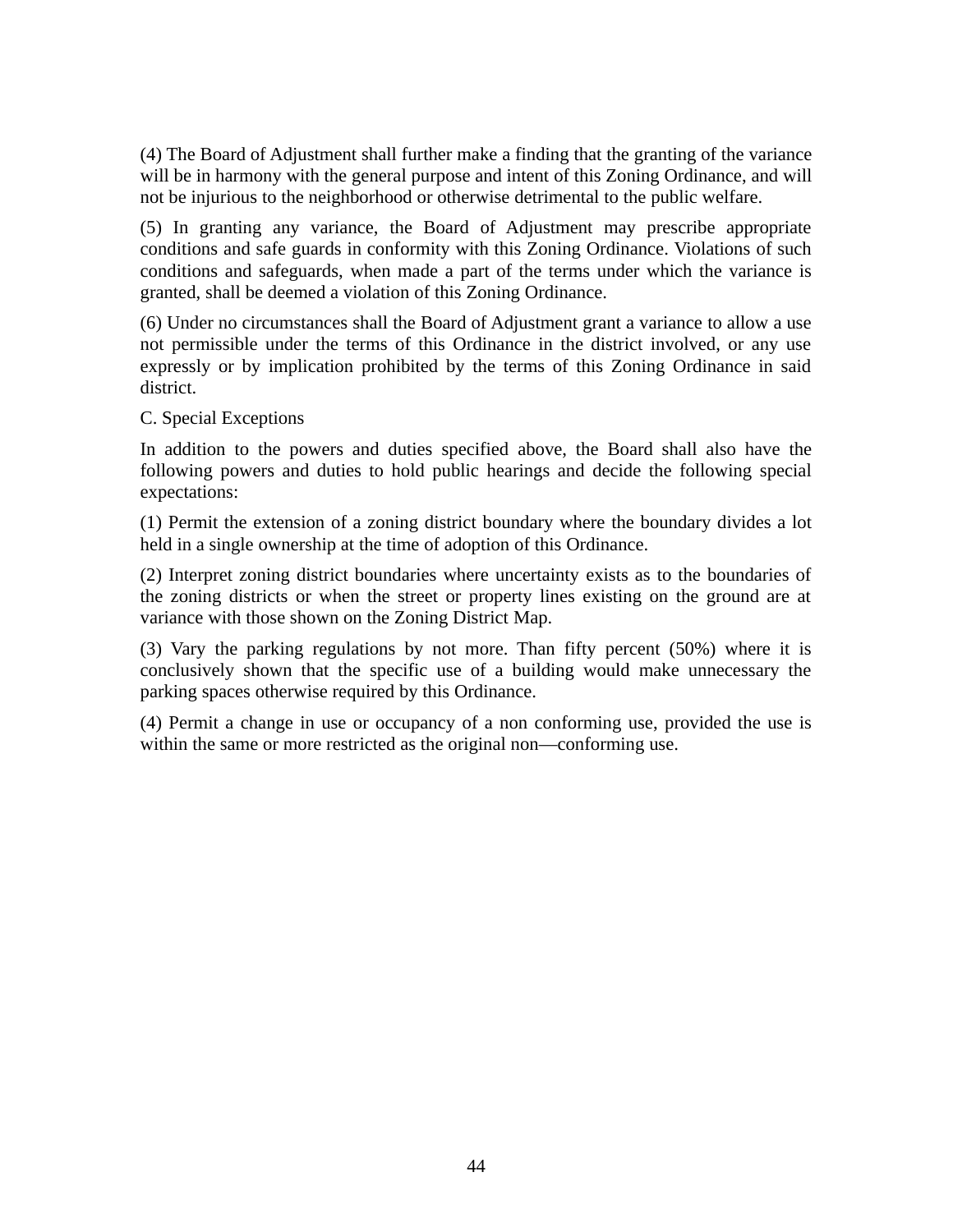Section 4

## PROCEDURE FOR APPEALS

## A. Application

Appeals to the Board may be taken by any person aggrieved or by any officer, department, or board of the City affected by any decision of the administrative official. All appeals and applications made to the Board shall be made in writing on forms prescribed by the Board within ten days after the decision has been rendered by the administrative official.

### B. Public Hearing and Notice

The Board shall fix a reasonable time for the public hearing of an appeal, give public notice of the time and place thereof, as well as due notice to the parties in interest, and decide same within a reasonable time. Said public notice shall be published at least once not less than seven days preceding the date of such hearing in a newspaper of general circulation in the City. The public notice shall give the particular location of the property on which the appeal is requested, as well as a brief statement of what the appeal consists. At a public hearing any party may appear in per son, by agent, or by attorney.

## C. Effect of Appeal

An appeal shall stay all proceedings of the action appealed from, unless the person affected by such appeal certifies to the Board, that, by reason of facts stated in the certificate a stay would, in his opinion, cause imminent peril to life or property. In such case, proceedings shall not be stayed otherwise than by a restraining order which may be granted by the Board or a court of record on application, and notice to the person from whom the appeal was taken.

### D. Time Limit on Permits

No order permitting the use of a building or premises, or the alteration or erection of a building shall be valid for a period longer than sixty (60) days unless such use is established or the erection or alteration is started within such period.

### E. Fee

The fee for any appeal or application to the Board shall be \$15.00, no part of which shall be refundable. The Secretary of the Board shall deposit with the City Clerk each month all fees collected during the preceding month.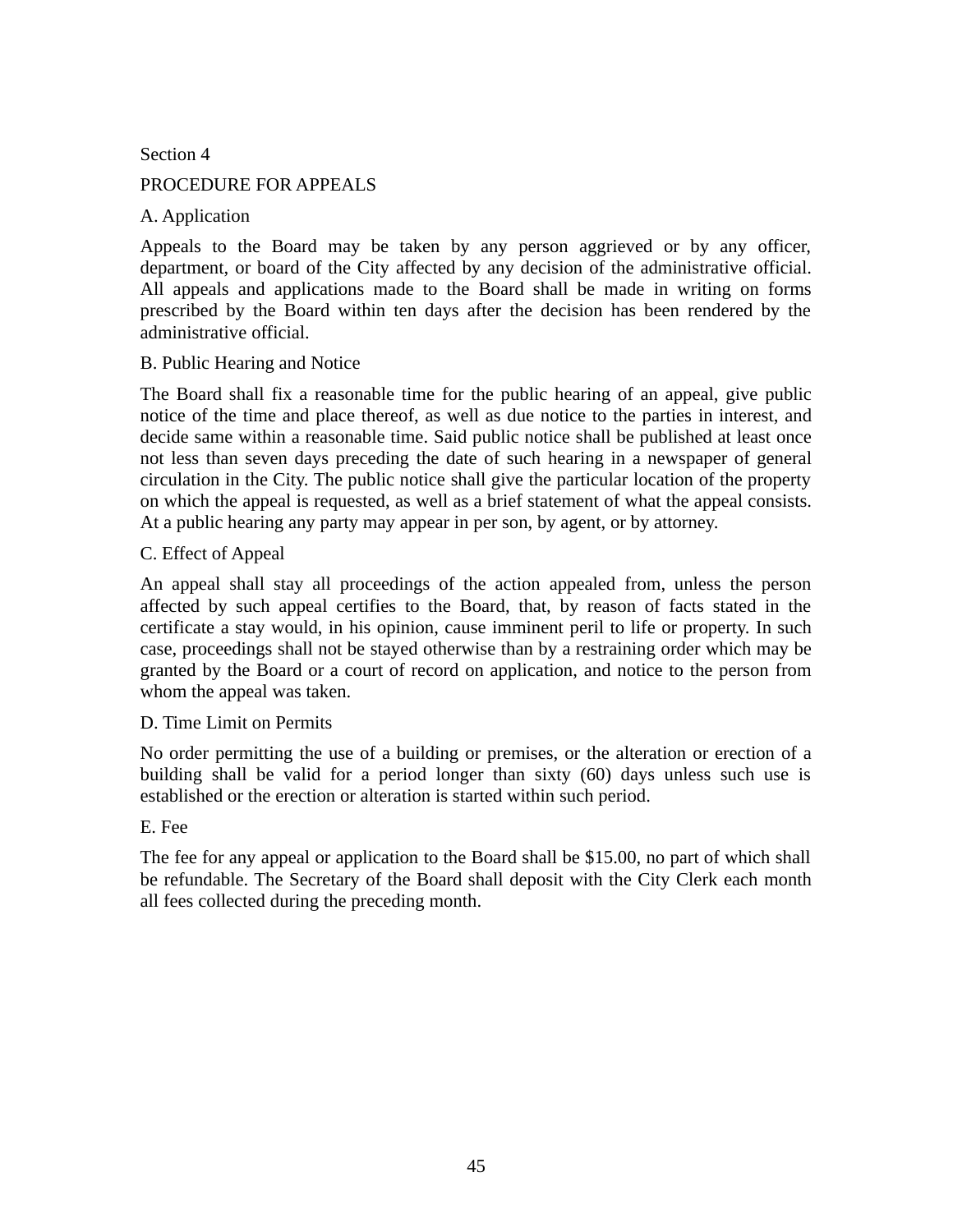## F. Appeals from Board of Adjustment

Any person or persons, or any board, taxpayer, department, board or bureau of the City aggrieved by any decision of the Board of Adjustment may seek review by a court of record of such decision, in the manner provided by the laws of the State of Arkansas.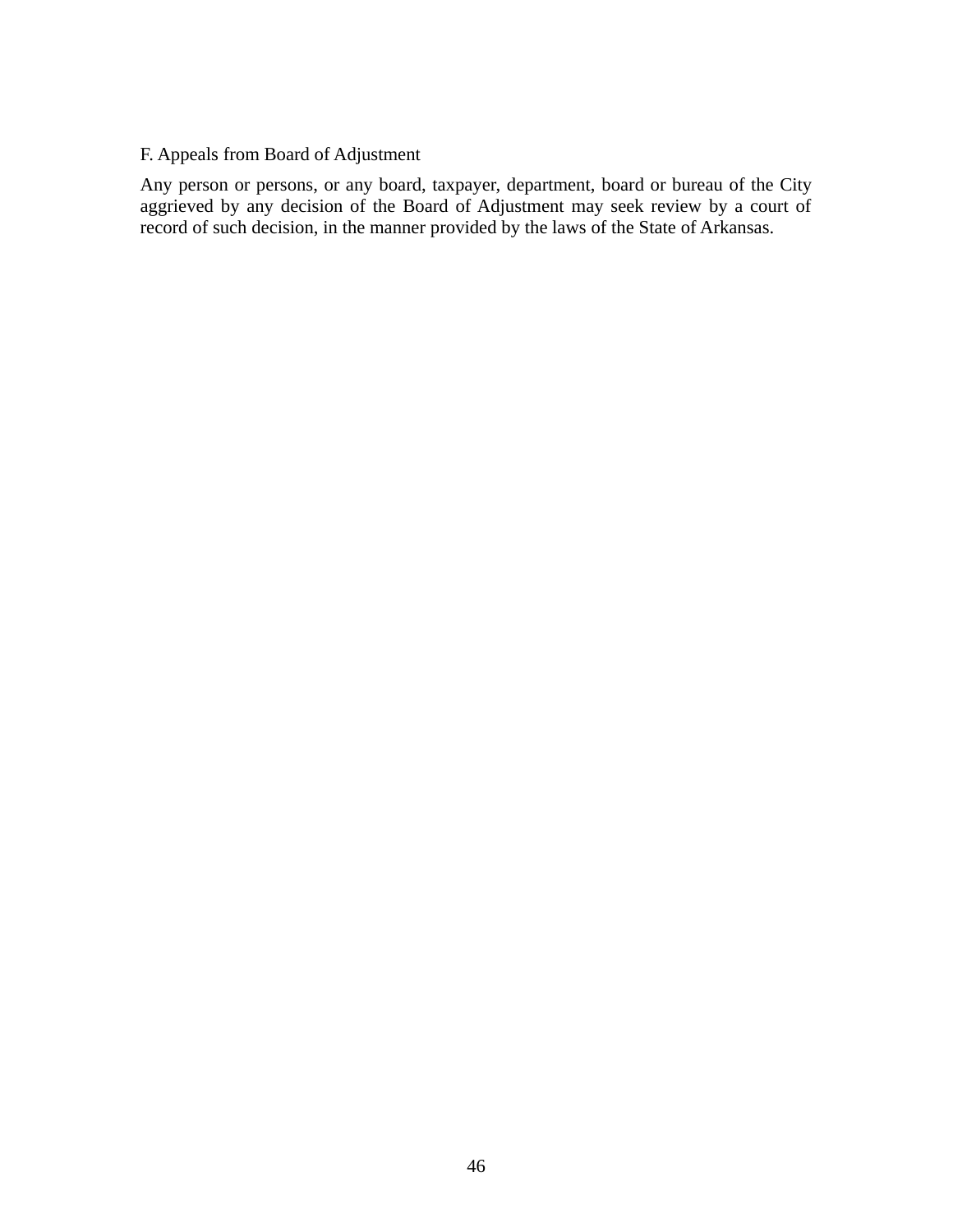# ARTICLE X

### **DEFINITIONS**

A. For the purpose of interpreting these regulations, words used in the present tense shall include the future tenses; words in the singular number include the plural, and words in the plural number include the singular, except where the natural construction of the writing indicates otherwise. The word "shall" is mandatory and not directory. The word "person" includes a firm, partnership, or corporation as well as an individual.

B. For the purpose of interpreting these regulations, certain terms and words are to be used and interpreted as defined hereinafter.

Accessory Buildings and Uses An accessory building is a subordinate building or a portion of the main building, the use of which is clearly incidental to, or customarily found in connection with, and (except as otherwise provided in this Ordinance) located on the same lot as, the use of the main building or principal use of the land. An accessory use is one which is clearly incidental to, or customarily found in connection with, and one the same lot as, the main use of the premises. When "accessory" is used in the text, it shall have the same meaning as accessory use.

Alley A public passage or way affording a secondary means of vehicular access to abutting property and not intended for general traffic circulation.

Apartment A multiple family dwelling (see "Dwelling, Multiple").

Automobile Junk or Salvage Yard An area outside of a building where motor vehicles are disassembled, dismantled, junked, or "wrecked", or where motor vehicles not in operable condition or used parts of motor vehicles are stored.

Building Any structure including a roof supported by walls, de signed or intended for the support, enclosure, shelter or protection of persons, animals, chattels, or property and forming a construction that is safe and stable; the word building shall include the word structure.

Block Front All of the property on one side of the street between two intersecting streets or between an intersecting street and the deadend of a street.

Building Coverage The percentage of the lot area covered by the building. The building area shall include all overhanging roofs.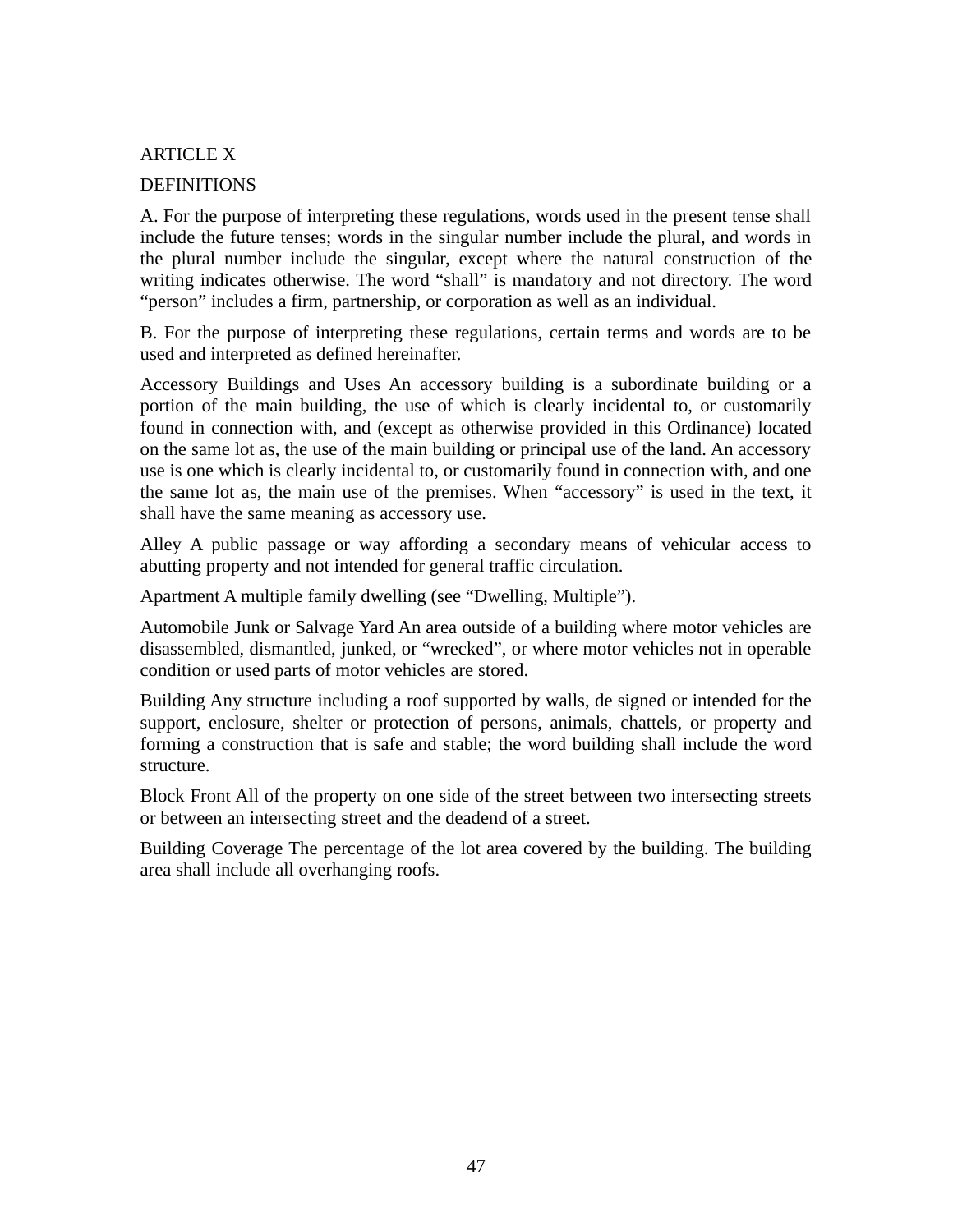Building, Height of The vertical distance measured from the average elevation of the finished grade at the front of the building to the highest point of the structure, exclusive of chimneys, ventilators, or other extension above the roof line that are not in tended for occupancy or internal usage by persons.

Building, Main or Principal A building in which is conducted or intended to be conducted, the main or principal use of the lot on which said building is located.

Child Care Center Any place, home or institution which receives five or more children under the age of sixteen (16) years, and not of common parentage, for care apart from their natural parents, legal guardians, or custodians, when received for regular periods of time for compensation; provided, however, this definition shall not include public and private schools organized, operated or approved under the laws of this State, custody of children fixed by a court of competent jurisdiction, children related by blood or marriage within the third degree of the custodial persons, or to churches or other religious or public institutions caring for children within the institutional building while their parents or legal guardians are attending services or meetings or classes or engaged in church activities.

Clinic, Dental or Medical A facility for the examination and treatment of ill and afflicted human out-patients; provided, how ever, that patients are not kept overnight except under emergency conditions.

Country Club A chartered, non-profit membership club catering primarily to its membership, providing one or more of the following recreational and social activities: golf, swimming, riding, outdoor recreation, club house, locker room, and pro shop.

District, Zoning Any section, sections, or divisions of the City for which the regulations governing the use of land, density, bulk, height, and coverage of buildings and other structures are uniform.

Drive—in Commercial Uses Any retail commercial use providing considerable off-street parking and catering primarily to vehicular trade such as drive-in restaurants, drive-in theaters, and similar uses.

Dwelling Any building, or portion thereof, which is designed or used as living quarters for one or more families, but not including house trailers, mobile homes, or travel trailers.

Dwelling, Attached A dwelling having any portion of one or more walls in common with adjoining dwellings.

Dwellings, Detached - a dwelling having open space on all sides.

Dwelling, Single-Family -A dwelling designed to be occupied by one family.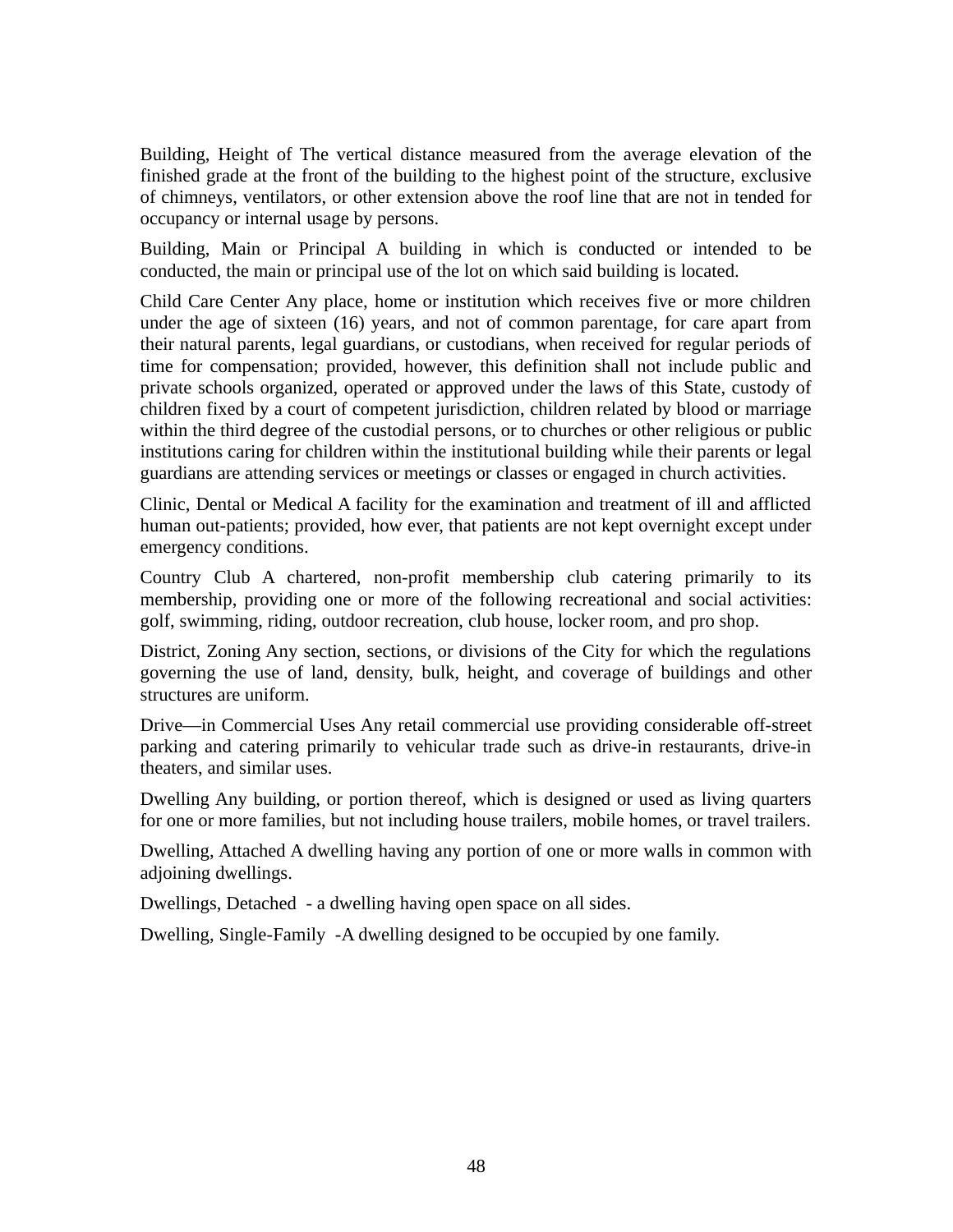Dwelling, Two-Family A dwelling designed to be occupied by two families living independently of each other.

Dwelling, Multiple-Family A dwelling designed for occupancy by three or more families living independently of each other, exclusive of auto or trailer courts or camps, hotels, or resort-type hotels.

Dwelling, Townhouse or Row House Two or more dwelling units attached at the side or sides, each unit of which has a separate outdoor entrance and is designed to be occupied and may be owned by one family.

Dwelling Unit A room or group of rooms within a dwelling and forming a single habitable unit with facilities for living, sleeping, and cooking.

Family : One or more persons related by blood or marriage, including adopted children, or a group of not to exceed four (4) persons not all related by blood or marriage, occupying premises and living as a single, non-profit housekeeping unit, as distinguished from a group occupying a boarding or lodging house, hotel, club, or similar dwelling for group use. A family may include domestic servants employed by said family.

Floor Area The sum of the gross horizontal areas of all of the floors of a building or buildings measured from the exterior faces of exterior walls or from the centerline of walls separating two buildings.

Garage, Private An accessory building or a part of a main building used for storage purposes only for automobiles used solely by the occupants and their guests of the building to which it is accessory.

Garage, Public or Repair A building in which are provided facilities for the care, servicing, repair, or equipping of automobiles.

Gasoline or Service Station Any building, structure, or land used primarily for the dispensing, sale of fuels, oils, accessories, or minor maintenance and repair services but not including painting, major repairs, or automatic washing facilities.

Home Occupation Any occupation or profession carried on only by the inhabitants which is clearly incidental and secondary to the use of the dwelling for dwelling purposes, which does not change the character thereof, and which is conducted entirely within the main or accessory building; provided that no trading in merchandise is carried on and in connection with which there is no display of merchandise or sign other than one non illuminated name plate, not more than four (4) square feet in area attached to the main or accessory building, and no mechanical equipment is used or activity is conducted which creates any noise, dust, odor, r electrical disturbance beyond the confines of the lot on which said occupation is conducted. The conducting of a beauty or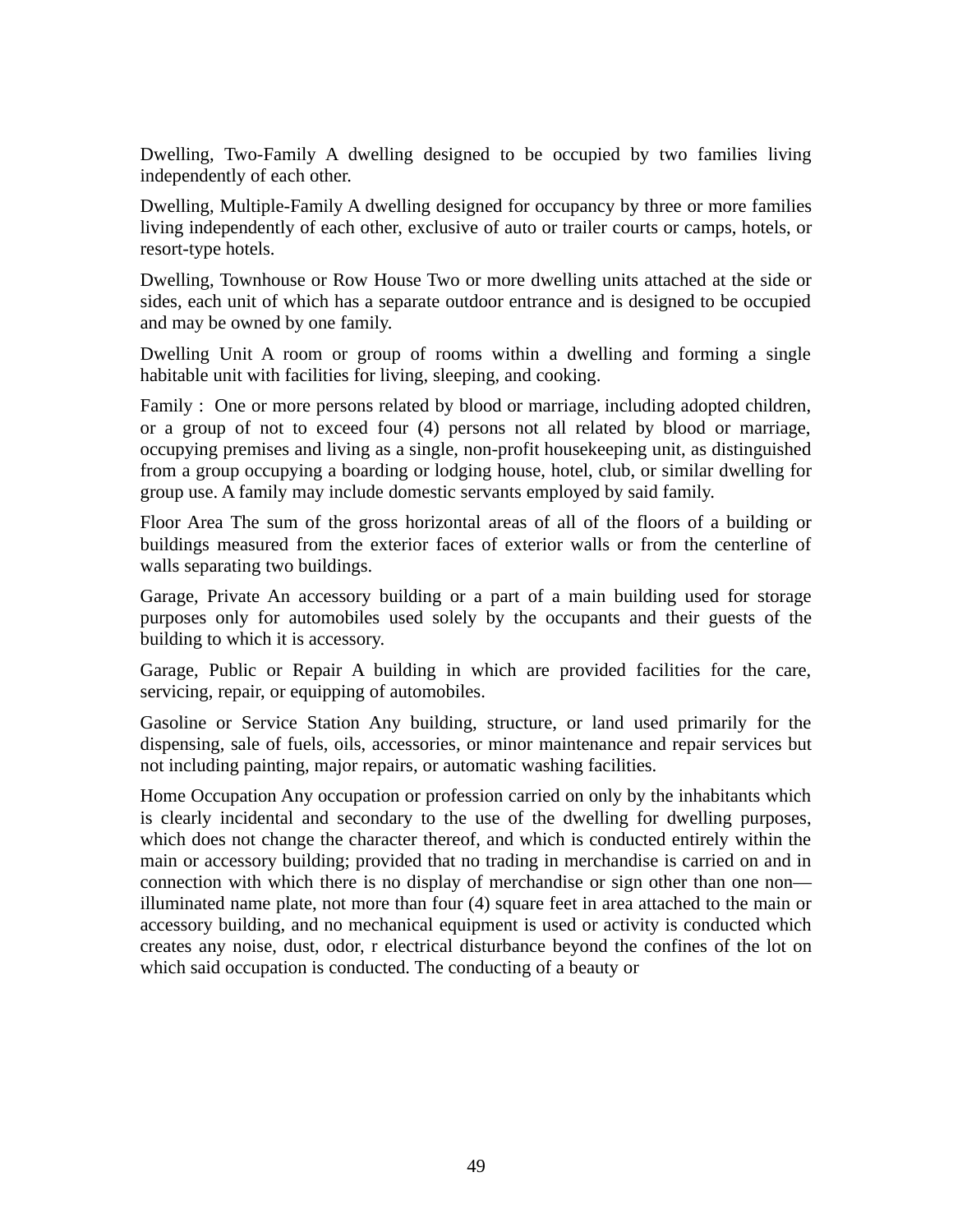barber shop, tea room or restaurant, rest home, clinic, doctor or dentist office, child care center, tourist home, real estate office, or cabinet, metal, or auto repair shop shall not be deemed a home occupation.

Hospital An institution providing health services primarily for human in-patient or medical or surgical care for the sick or injured, and including related facilities such as laboratories, out patient departments, training facilities, central service facilities and staff offices which are an integral part of the facilities.

Hotel A building or part thereof occupied as a more or less temporary abiding place for individuals in which the rooms are usually occupied singularly for hire and in which rooms no provisions for cooking is made, and in which building there is usually a kitchen and public dining room for the accommodation of the occupants and guests. This definition does not include an auto or trailer court or camp, sanitorium, hospital asylum, orphanage, or building where persons are housed under restraint.

Kennel Any lot or premises on which four (4) or more dogs, more than six months of age are kept for personal use or boarding.

Lot: A parcel of land occupied or intended for occupancy by a use permitted in this Ordinance including one main building together with its accessory building, and the open spaces and parking spaces required by this Ordinance, and having its principal front age upon a Street.

Lot of Record A lot or parcel of land, the deed to which has been recorded in the office of the County Recorder of Howard County prior to the adoption of this Ordinance.

Lot, Corner A lot abutting upon two or more streets at their intersection.

Lot, Double Frontage A lot which is an interior lot extending from one street to another and abutting a street on two ends.

Lot Lines The lines bounding a lot as defined herein.

Lot Line, Front In the case of an interior lot, the line separating said lot from that street which is designed as the front street in the request for a building permit.

Lot Line, Rear The lot boundary opposite and most distant from the front lot line. In the case of a pointed or irregular lot, it shall be an imaginary line parallel to and farthest from the front lot line.

Lot Line, Side Any lot line other than a front or rear lot line is defined herein.

Lot Width The width of a lot measured at the front building set back line.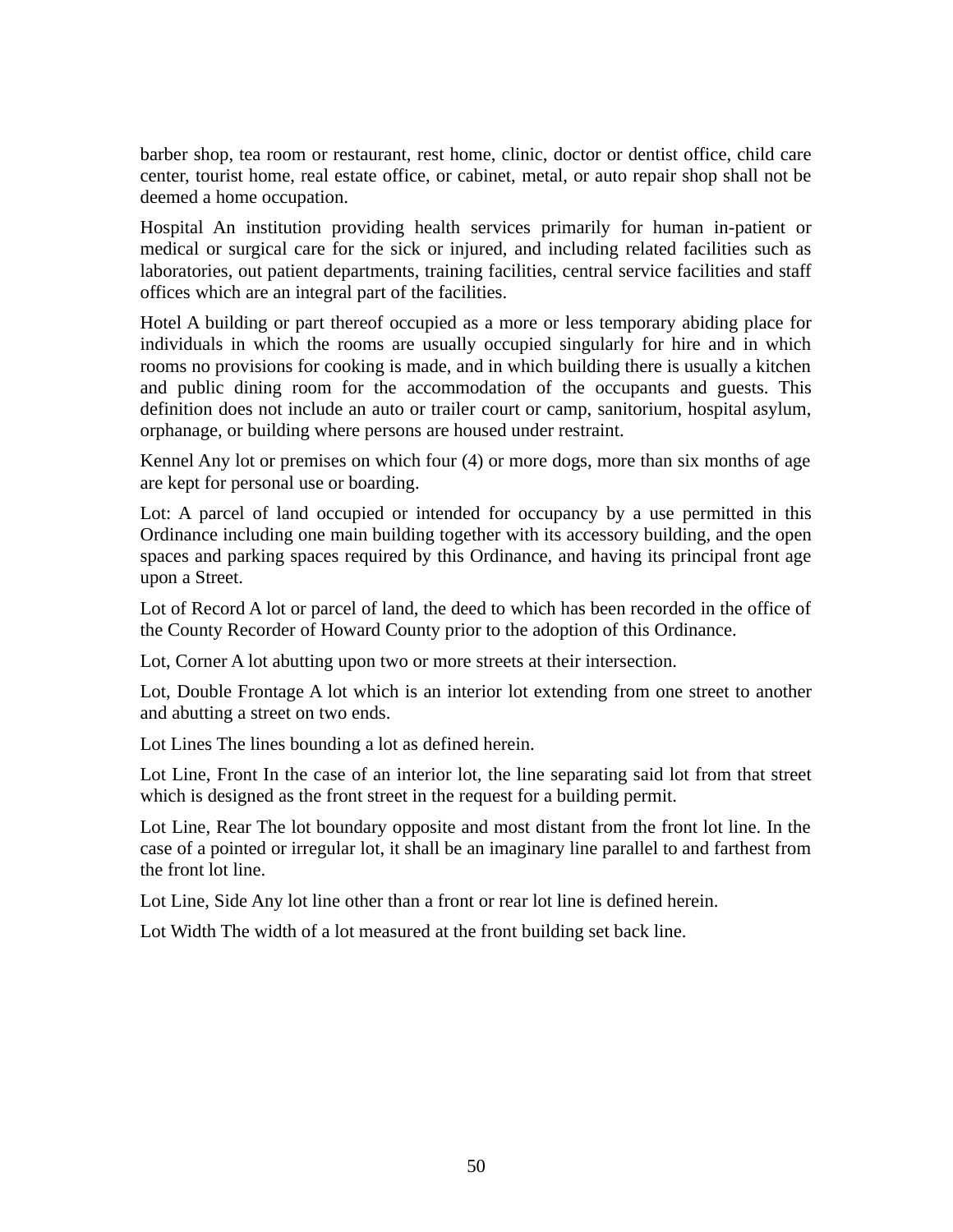Mobile Home Any vehicle or similar portable structure that is not self-powered originally having no foundation other than wheels, jacks, or skirting, and so designed or constructed as to permit Occupancy for dwelling or sleeping purposes.

Mobile Home Park Land or property containing a minimum of three ( acres which is used or intended to be used or rented for occupancy by mobile homes or movable sleeping quarters of any kind.

Motel A motel or motor court is a business comprised of a building or group of buildings so arranged as to furnish overnight accommodations for transient guests.

Nonconforming Use Any building or land lawfully occupied by a use at the time of passage of this Ordinance which does not conform with the use or area regulations of the district within which it is located.

Nursing Home Any premises where more than three persons are lodged and furnished with meals and nursing care.

Parking Lot - An off-street facility including parking spaces and drives and aisles for maneuvering, and providing access and for entrance and exit, developed in a way to accommodate the parking of automobiles.

• Parking Space An off-street space available for the parking of one (1) motor vehicle and having an area of not less than one hundred eighty (180) square feet exclusive of passageways and driveways, and having direct access to a street or alley. It shall measure not less than 9' x 20'.

Principal Use The specific primary purpose for which land, building, or structure is used or intended to be used.

Public Utility Any person, firm, corporation, municipal department, or board duly authorized to furnish and furnishing under regulations to the public, electricity, gas, telephone, television cable, telegraph, transportation, drainage, water, or sanitary sewage.

Service Station See Gasoline Service Station.

Setback Distance between the 1 line and the building line.

Sign A sign is any structure or part thereof, or any device attached to, painted on, or represented on a building or other structure, upon which is displayed or included any letter, works model, banner, flag, pennant, insignia, decoration, device, or representation used as, or which is in the nature of an announcement, direction, advertisement, or other attention directing de vice. A sign shall not include a similar structure or device located within a building except for illuminated signs within show windows. A sign includes any billboard, but does not include the flag, pennant. or insignia of any state, city, or other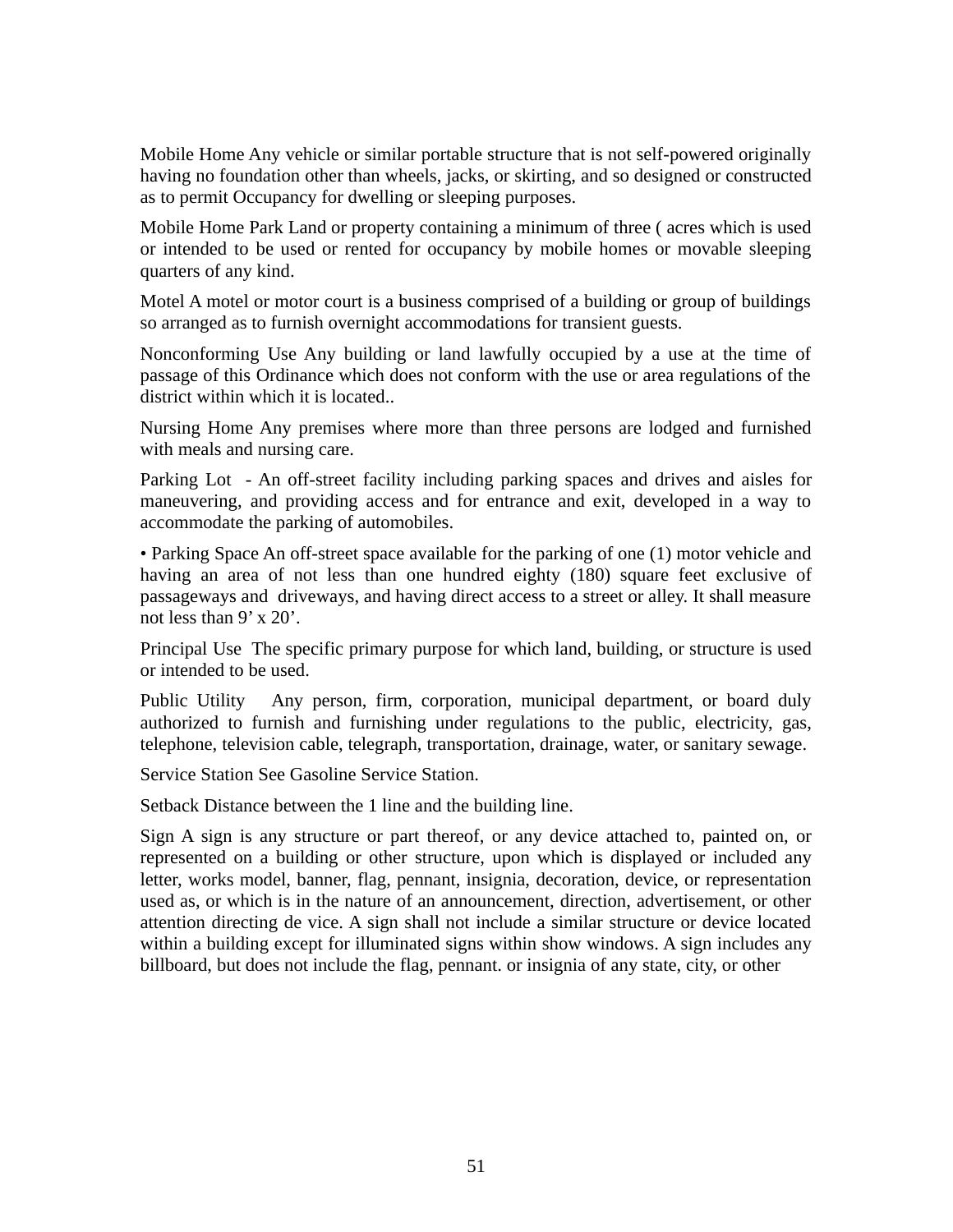political unit, or any political, charitable, educational, philanthropic, civic, professional, religious, or like campaign, drive, movement, or event.

Sign Area The area within a line including the outer extremities of all letters, figures, characters, and delineations, or within a line including the outer extremities of the framework or background of the sign, whichever line includes the larger area. The support for the sign background, whether it be columns, a pylon, or a building or part thereof, shall not be included in the sign area.

Story That portion of a building, other than a basement, included between the surface of any floor and the surface of the floor next above it or, if there is no floor above it, the space between the floor and ceiling next above it. A half story is a partial story under a gable, hip, or gambrel roof, the wall plates of which on at least two opposite exterior walls are not more than four feet above the floor of each story. -

Street Any public or private thoroughfare which affords the principal means of access to abutting property.

Structure Anything constructed or erected, the use of which re quires a fixed location on the ground or attached to something having a fixed location on the ground.

Structural Alterations Any change in the supporting members of a building, such as bearing walls or partitions, columns, beams, or girders, or any substantial change in the roof or in the exterior walls.

Trailer Court See Mobile Home Park.

Yard An open space on the same lot with a building unobstructed from the ground upward and measured as the minimum horizontal distance between the lot line and the main building.

Yard, Front A yard extending across the front of a lot between the side yard lines, and being the minimum horizontal distance between the street line and the main building or any projections thereof other than the projections of uncovered steps, uncovered balconies, terraces, or uncovered porches. On corner lots the front yard shall be considered as parallel to the street upon which the lot has its least dimension.

Yard, Rear A yard extending across the rear of the lot between the side lot lines and measured between the rear lot line in the rear of the main building or any projection other than steps, unenclosed porches, or entranceways.

Yard, Side A yard between the main building and the side line of the lot, and extending from the front lot line to the rear yard, and being the minimum horizontal distance between a side. lot line and the side of the main building or any projection thereof.